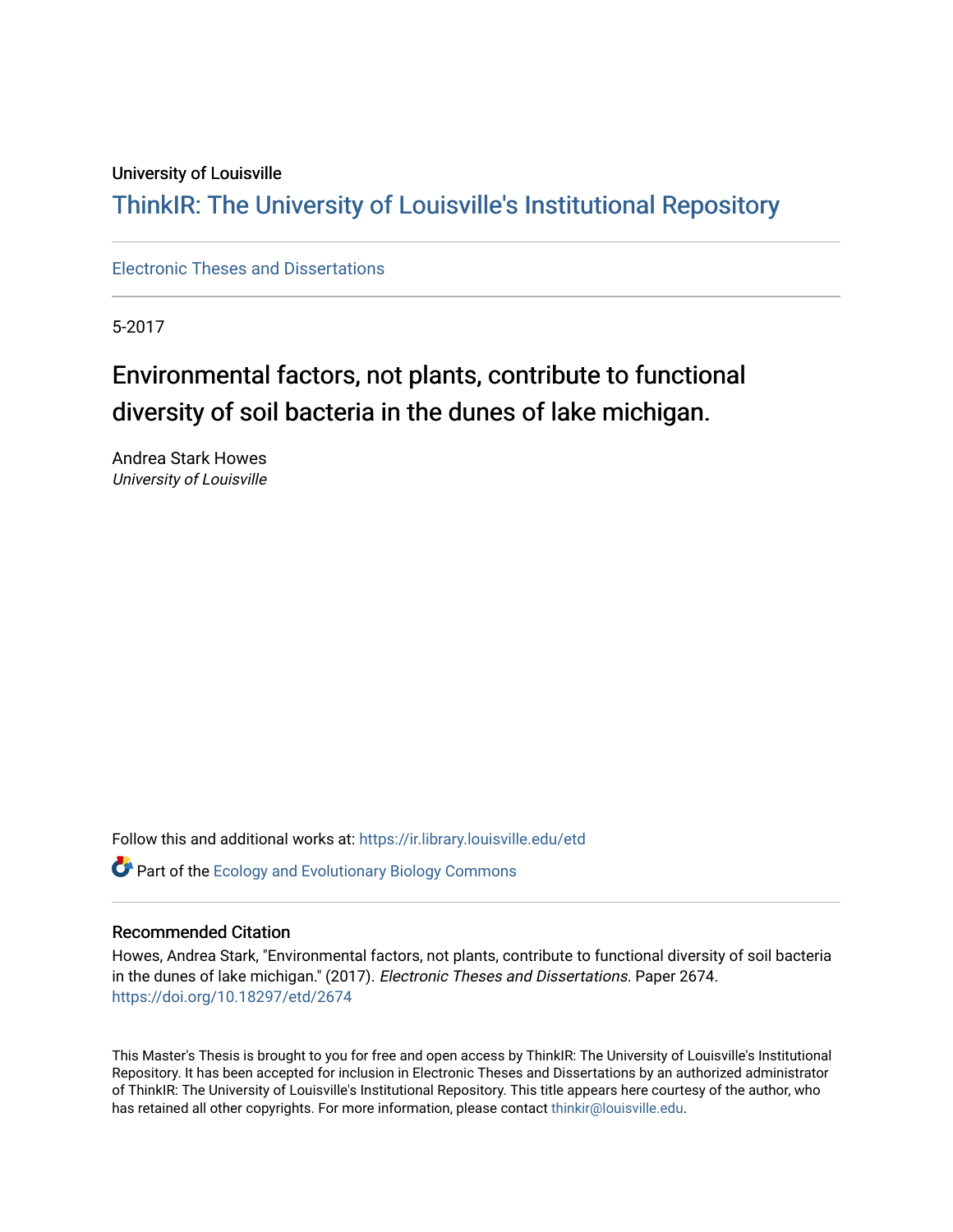## ENVIRONMENTAL FACTORS, NOT PLANTS, CONTRIBUTE TO FUNCTIONAL DIVERSITY OF SOIL BACTERIA IN THE DUNES OF LAKE MICHIGAN

By

Andrea Stark Howes B.S., University of Louisville, 2015

A Thesis Submitted to the Faculty of the College of Arts and Sciences of the University of Louisville In Partial Fulfillment of the Requirements For the Degree for

> Master of Science In Biology

Department of Biology University of Louisville Louisville, Kentucky

May 2017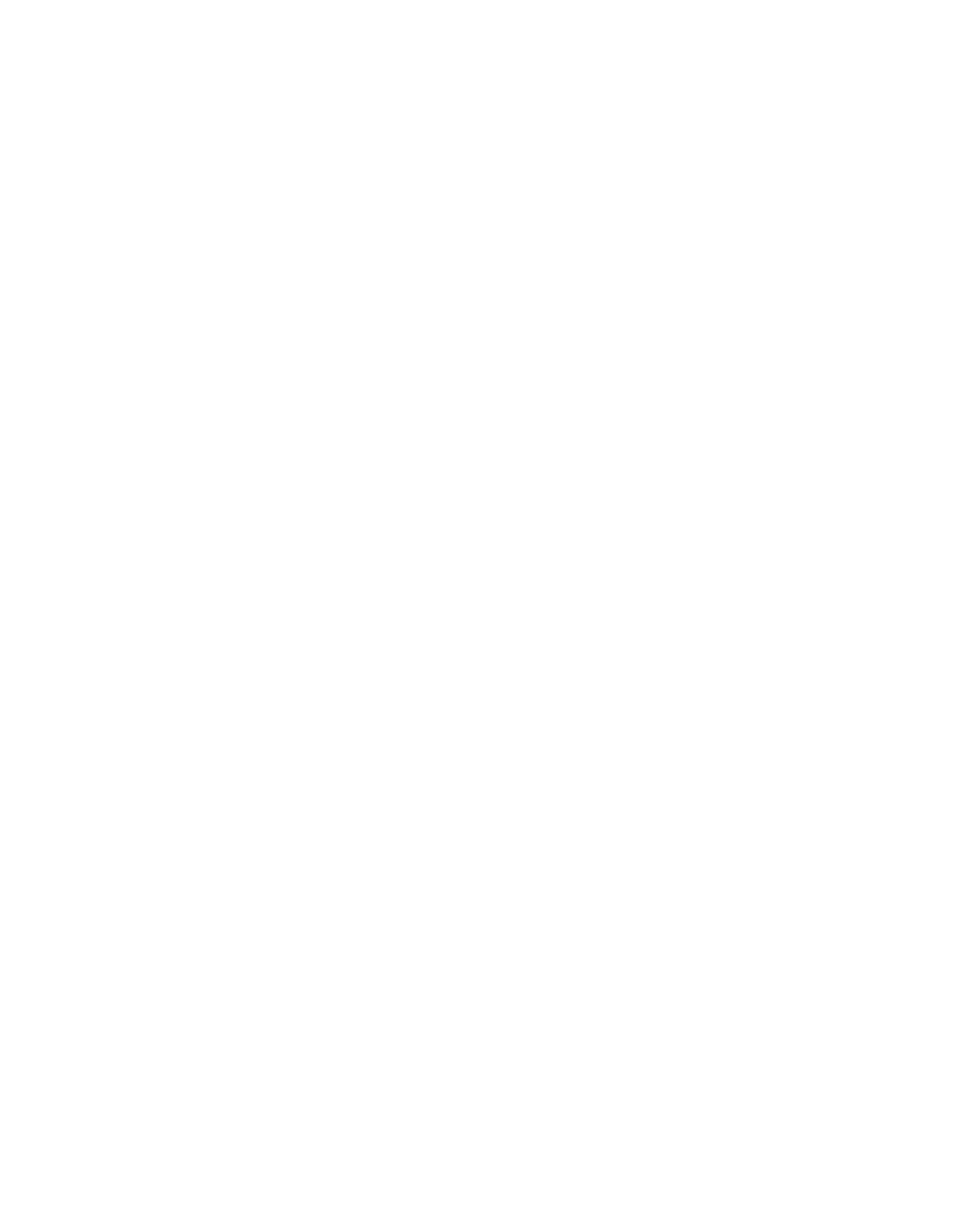### ENVIRONMENTAL FACTORS, NOT PLANTS, CONTRIBUTE TO FUNCTIONAL

#### DIVERSITY OF SOIL BACTERIA IN THE DUNES OF LAKE MICHIGAN

By

Andrea Stark Howes B.S., University of Louisville, 2015

A Thesis Approved on

April 25, 2017

By the following Thesis Committee:

Dr. Sarah Emery

Dr. Susanna Remold

Professor Robert Forbes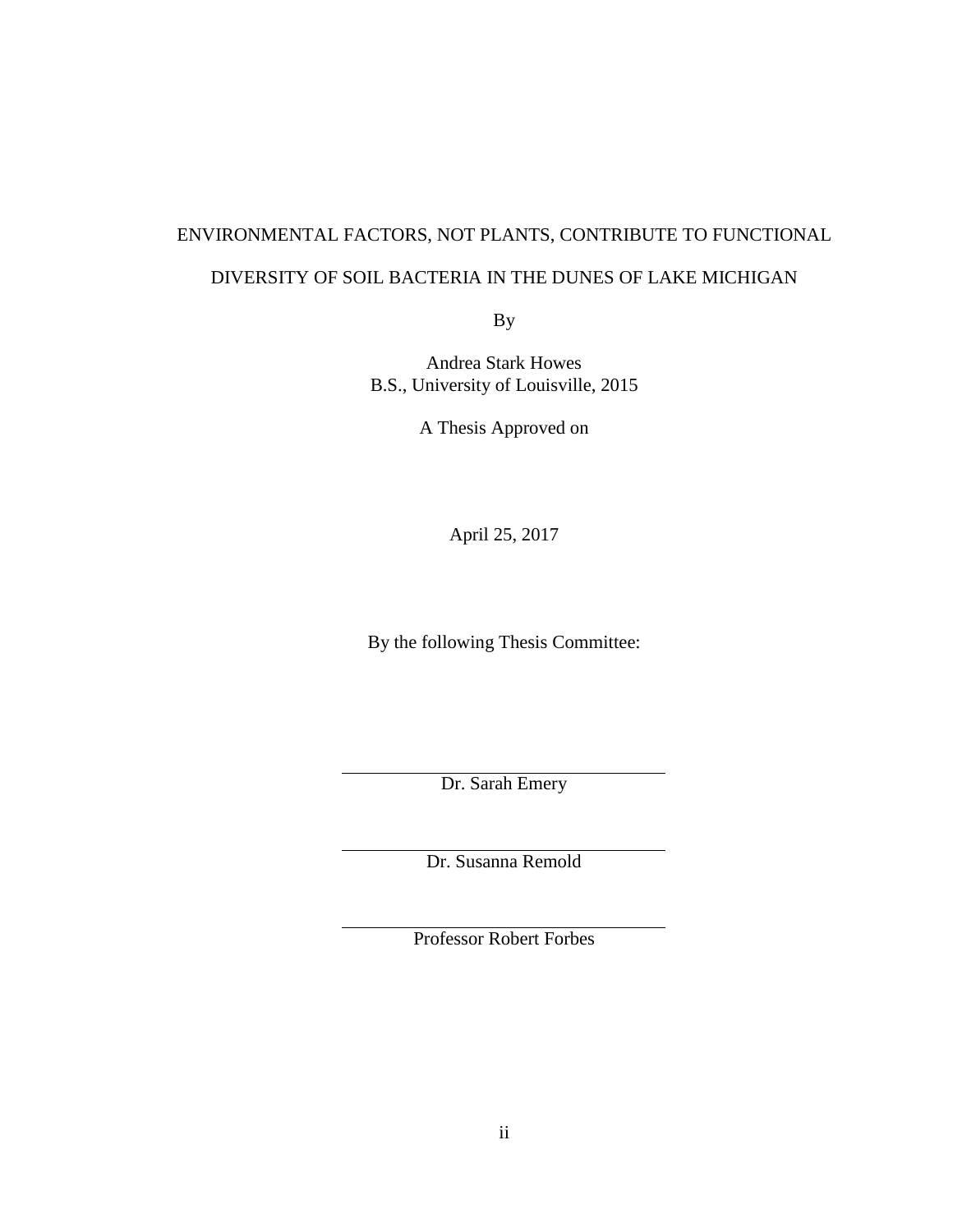#### ACKNOWLEDGMENTS

I would like to thank my primary adviser, Dr. Sarah Emery, for her constant support and guidance. I would also like to thank my other committee members, Dr. Remold and Professor Forbes, for their advice. I would also like to thank Matthew Reid for allowing me to assist with data collection during his Michigan dune field survey in July of 2015. I would also like to thank the Garden Club of America for funding Matthew Reid and the field trip used to gather these field data. I would also like to thank the entire Emery lab for their support. Lastly, I would like to thank my parents, Andrew and Daphne Howes.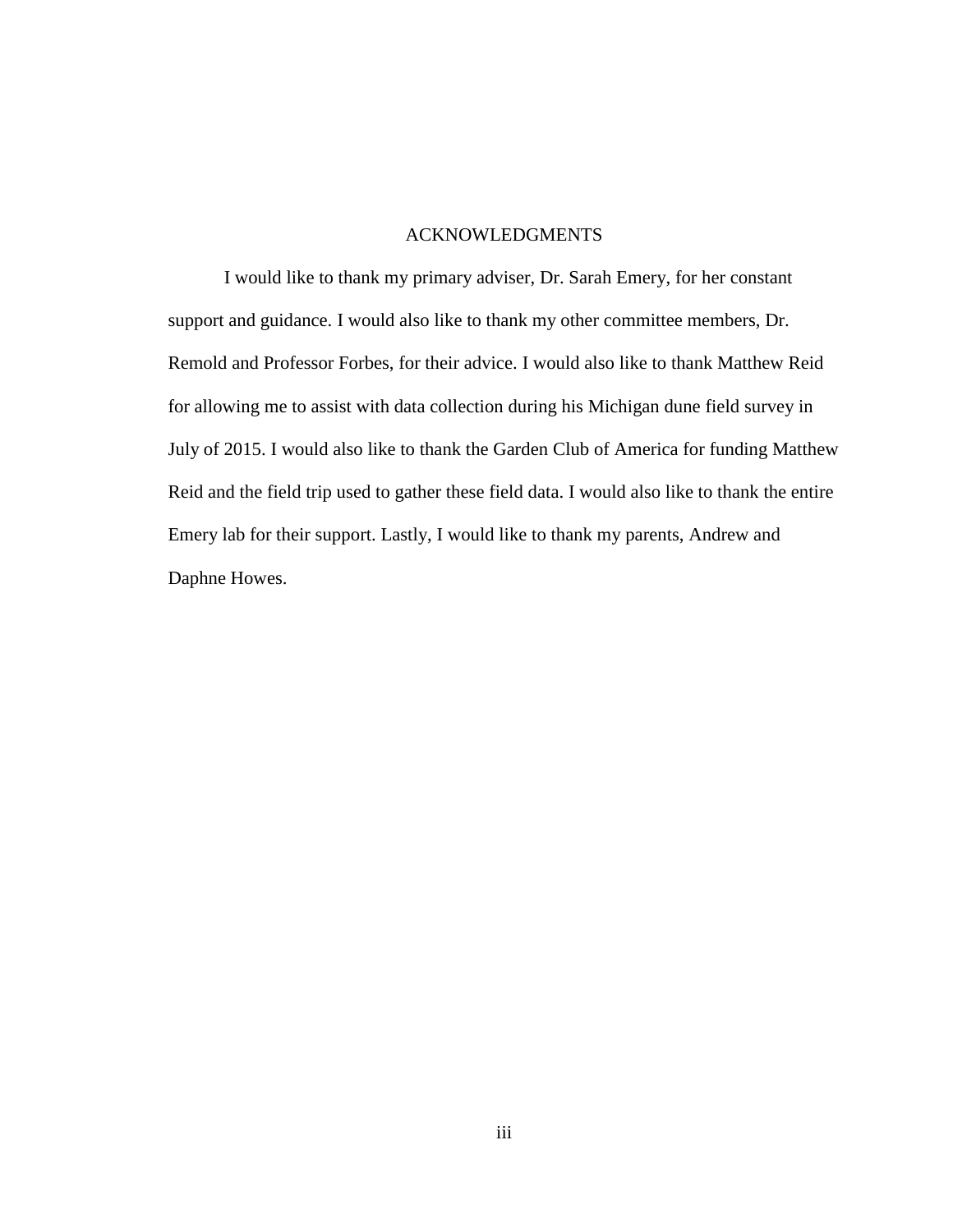#### **ABSTRACT**

# ENVIRONMENTAL FACTORS, NOT PLANTS, CONTRIBUTE TO FUNCTIONAL DIVERSITY OF SOIL BACTERIA IN THE DUNES OF LAKE MICHIGAN

Andrea Stark Howes

#### April 25, 2017

Soil bacteria play important roles in nutrient cycling and other ecosystem functions, and many biotic and abiotic factors can influence bacterial functional diversity. The goal of this field study was to examine differences among bacterial communities in sand dunes of Lake Michigan. I used Biolog Ecoplates<sup>™</sup> to compare bacteria functional diversity associated with four different plant species: the native dune-building grass *Ammophila breviligulata,* invasive species *Leymus arenarius* and *Gypsophila paniculata,* and native legume *Lathyrus japonicus* across 13 sites in Michigan, representing a gradient in abiotic factors such as precipitation and temperature. I found no differences in bacterial function associated with plant species, but did find strong effects of precipitation, elevation, organic matter, plot distance from forest, and latitude. I conclude that abiotic and edaphic factors played a much larger role in shaping bacteria community function than changes in plant species.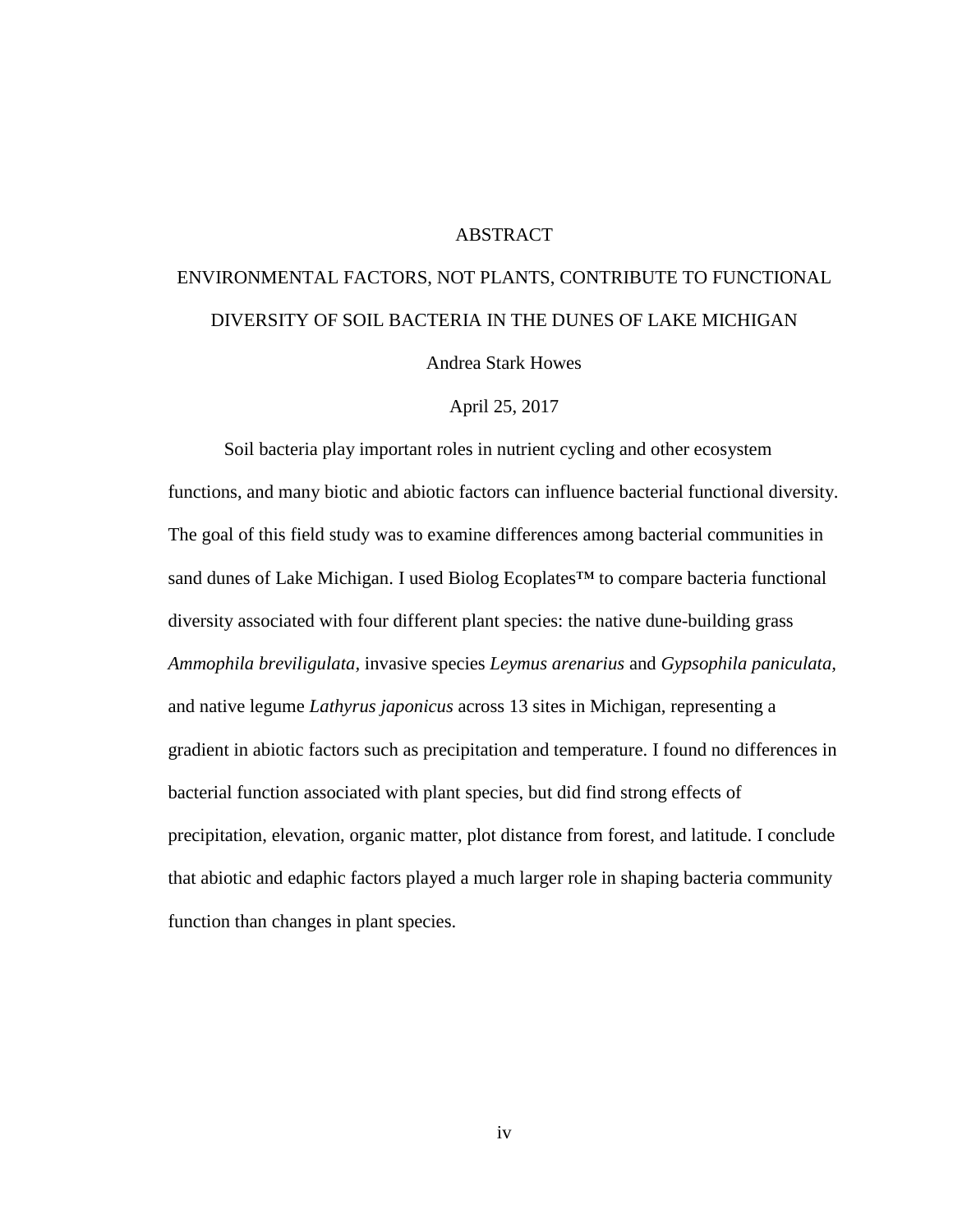## TABLE OF CONTENTS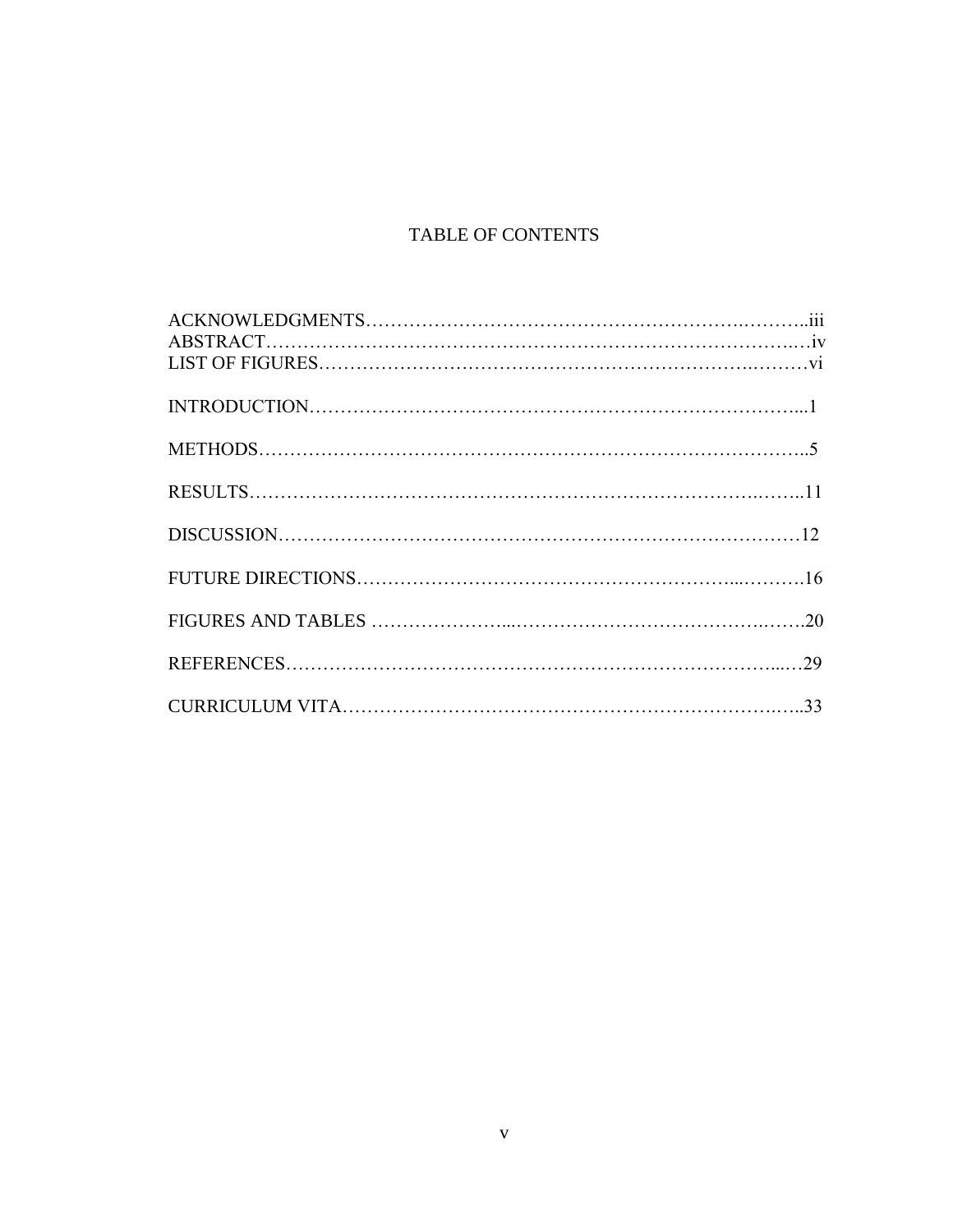## LIST OF FIGURES

| <b>FIGURE</b>                                                                                            | PAGE |
|----------------------------------------------------------------------------------------------------------|------|
|                                                                                                          |      |
|                                                                                                          |      |
|                                                                                                          |      |
| 4. Ordination of grouped bacteria function under Leymus and Ammophila26                                  |      |
| 5. Ordination of bacteria function under Ammoph, Gypsoph, and Lathyrus27                                 |      |
| 6. Ordination of grouped bacteria function under <i>Ammoph</i> , <i>Gypsoph</i> , and <i>Lathyrus</i> 28 |      |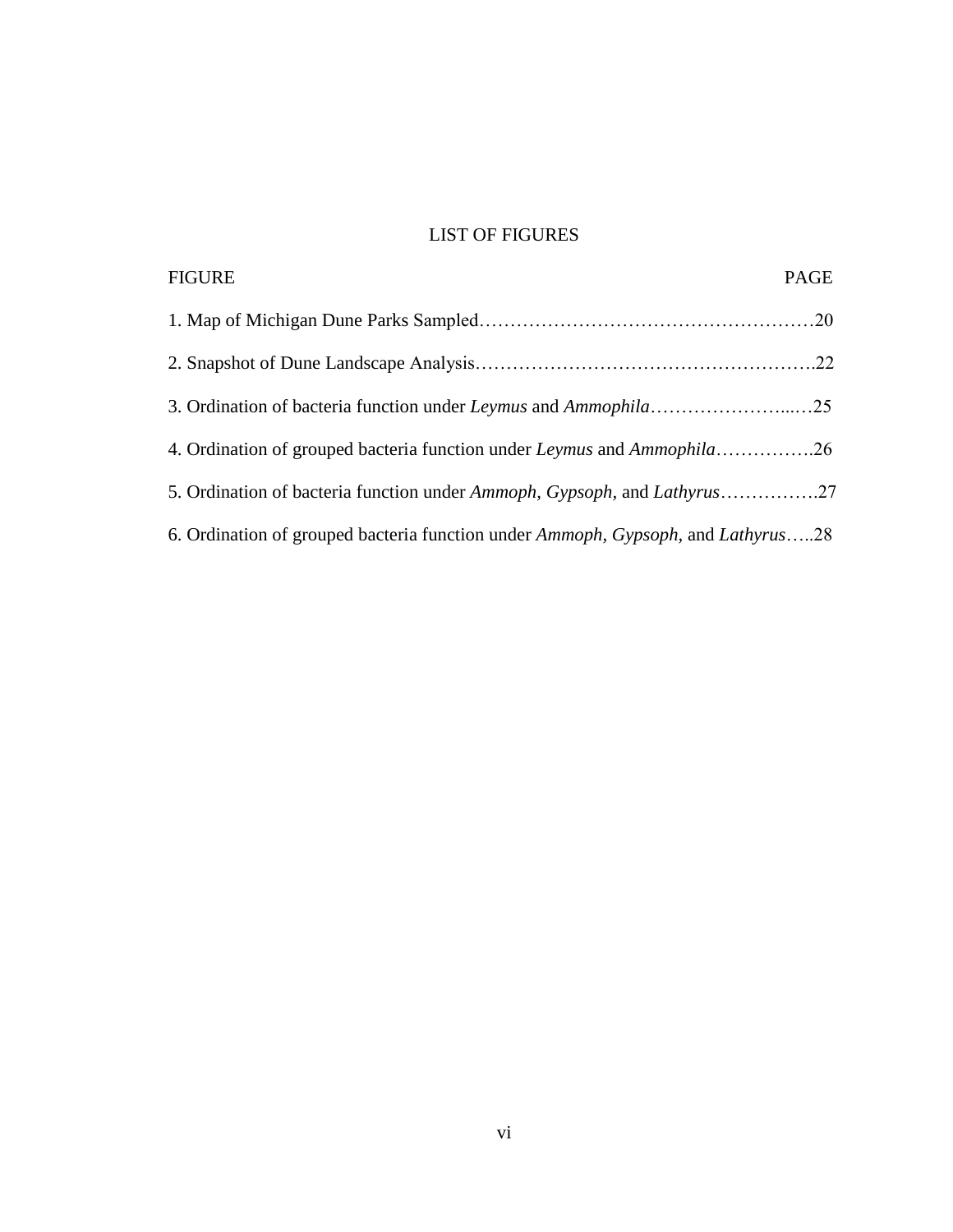#### **INTRODUCTION**

Until recently aboveground ecosystems were given more consideration than below-ground ecosystems for informing ecologists' understanding of the role of species interactions in structuring communities and regulating ecosystem function. While the importance of aboveground species interactions cannot be denied, ecologists now understand that soil organisms can also directly affect ecosystem processes (Bardgett and van der Putten 2014). Soil bacteria in particular play a vital role in maintaining ecosystem function both above- and belowground. Dead plant litter is the primary form of energy entering the soil ecosystem. Bacteria (and fungi) convert this dead matter into forms that can be used again by plants. For example, in many ecosystems, nitrogen mineralization rates by soil organisms largely determine the amount of nitrogen available for plants (Bardgett and Bardgett 2007). Nitrogen fixation, also a process completed by bacteria, adds to the amount of consumable nitrogen available to plants in many ecosystems (Ledgard and Steele 1992). Phosphorous, another vital nutrient for plant survival, is primarily made available in the soil through microbe solubilization of inorganic phosphorous (Bardgett and Bardgett 2007). It is important to study the factors that affect soil bacteria because both abundance and species composition of bacterial communities impact nutrient cycling and plant performance. This, in turn, impacts the rest of the ecosystem (Bais, Weir et al. 2006).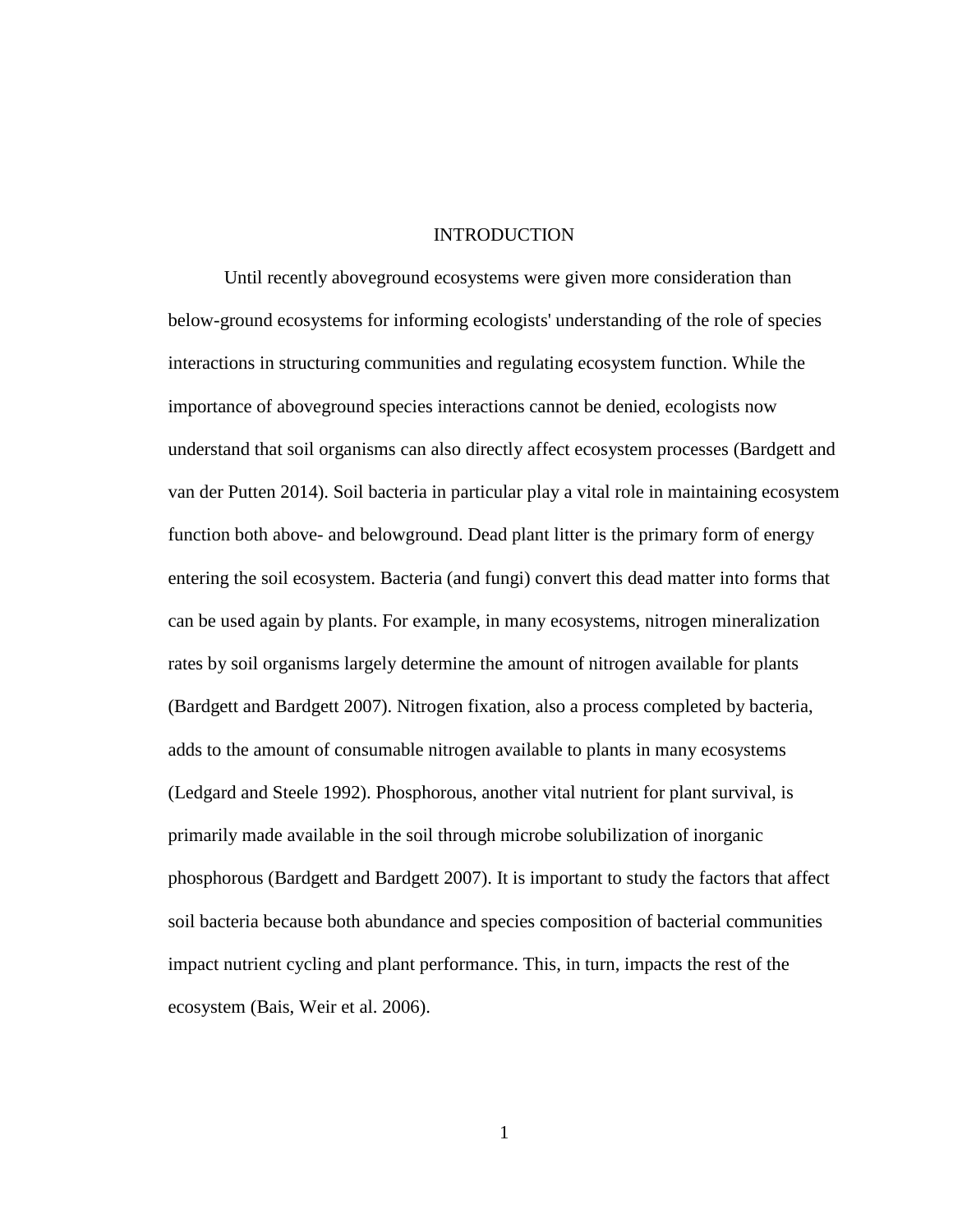Many factors have significant effects on bacterial communities in the soil. Plant identity is thought to play a role in the types of bacteria located in the rhizosphere, the area closest to plant roots. Carbon compounds in root exudates that bacteria consume can be highly plant species specific (Shukla et al. 2011), often resulting in unique rhizosphere bacterial communities. The difference between rhizospheres can be large or small depending on the ecosystem, the plant species compared, and the bacterial species studied. For example, when saponin, a root exudate, was added to a clover plant's rhizosphere the two dominant bacteria populations disappear and were replaced with a bacteria species that commonly exists in rhizospheres that naturally contain saponin (Fons, Amellal et al. 2003). In contrast, when the rhizospheres of strawberry, potato, and rapeseed plants were studied and their bacteria DNA compared, potato plants and rapeseed plants had very similar rhizospheres when compared to the third plant species that was not an annual (Smalla, Wieland et al. 2001).

When plant identity and soil bacteria interactions are studied it is often in an attempt to understand how invasive plants establish and spread. It is well established that invasives can benefit from a novel soil microbial community when they invade a new ecosystem (Chen, Zheng et al. 2013). An invasive plant's success is often contributed, at least in part, to escape from pathogenic interactions with the home soil microbial community (Reinhart and Callaway 2006). There is growing research that shows that some invasive plants also alter their new soil microbial community as they invade (Belnap and Phillips 2001, Klironomos 2002, Kuske, Ticknor et al. 2002, Duda, Freeman et al. 2003). For example, Japanese barberry and Japanese stilt grass invasions were studied in a hardwood forest in New Jersey. The microbial communities under these two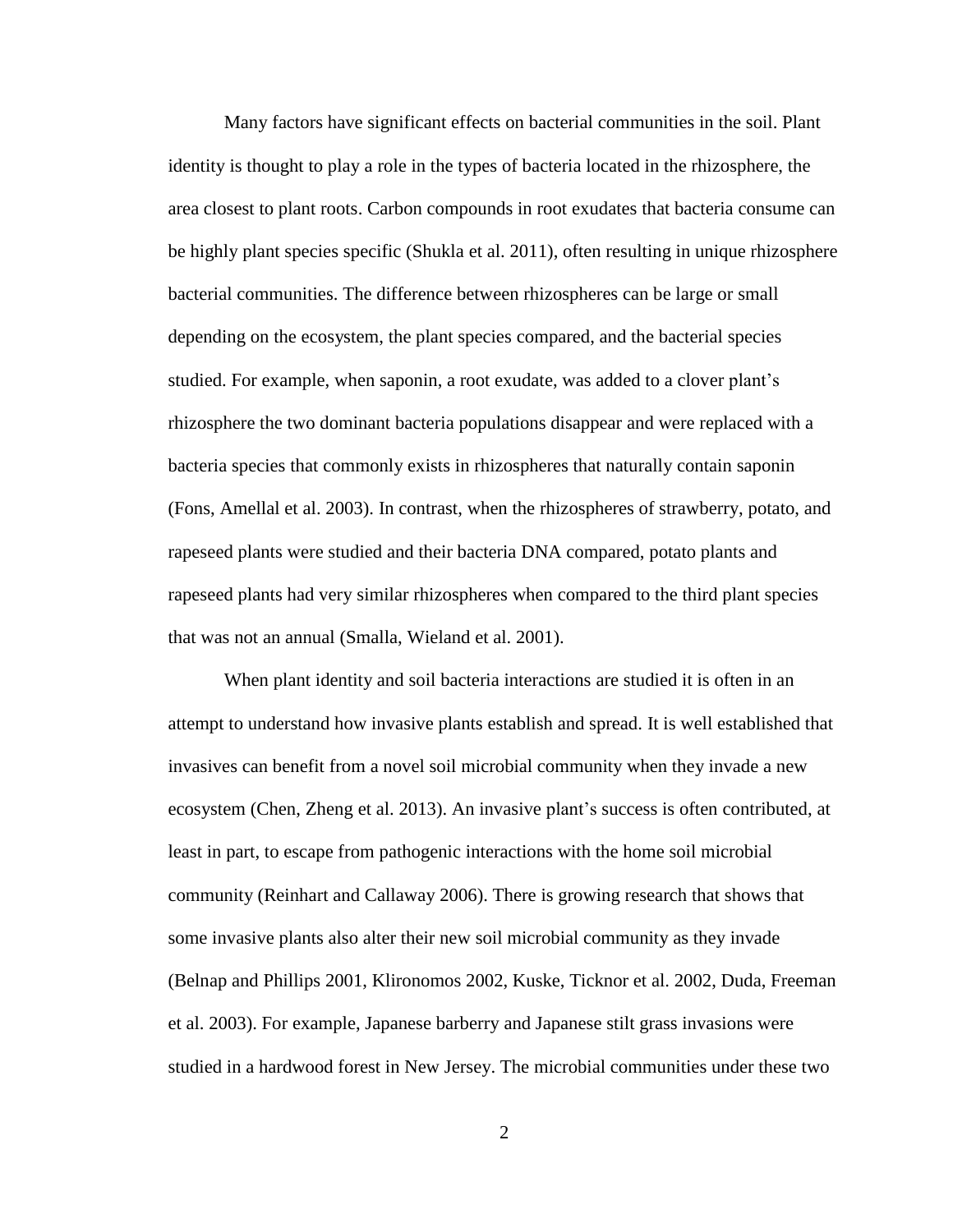invasive plants differed significantly in both structure and function when compared to the native plants in the same location (Kourtev, Ehrenfeld et al. 2002). An invasive plant's relationship with native soil microbes impacts the invasive plant's ability to compete with native plants (Berg and Smalla 2009)**.** Widespread changes in the soil microbial community could also possibly have an impact on the fitness of native plants in the invaded habitat (Batten, Scow et al. 2006).

Rhizosphere bacterial communities are impacted by many factors other than plant species identity. Biotic and abiotic factors, such as plant health, plant age, grazing animals, weather, season, soil type and age, and pesticides impact soil communities (Fierer and Jackson 2006, Tarlera, Jangid et al. 2008, Berg and Smalla 2009). In fact, quite often the abiotic factors of the ecosystem are the largest force shaping the bacterial community (Zhang, Zhang et al. 2013). A field study in the upper and lower Arctic regions found that the change in location between high and low Arctic sites was responsible for differences seen in the phenotypic fingerprint of rhizosphere bacterial communities in the two regions and that bacterial function was more different between the two sites than it was between the rhizospheres of different plant species (Kumar, Mannisto et al. 2016). Another study looked at rhizosphere bacteria communities in a salt-marsh habitat and found that, while bacterial communities can be related to particular plant species they are associated with, these associations can be swamped by site-to-site differences in abiotic factors (Rietl, Overlander et al. 2016). The relative importance of specific biotic or abiotic factors in controlling the function of soil bacteria varies depending on the ecosystem and the current conditions.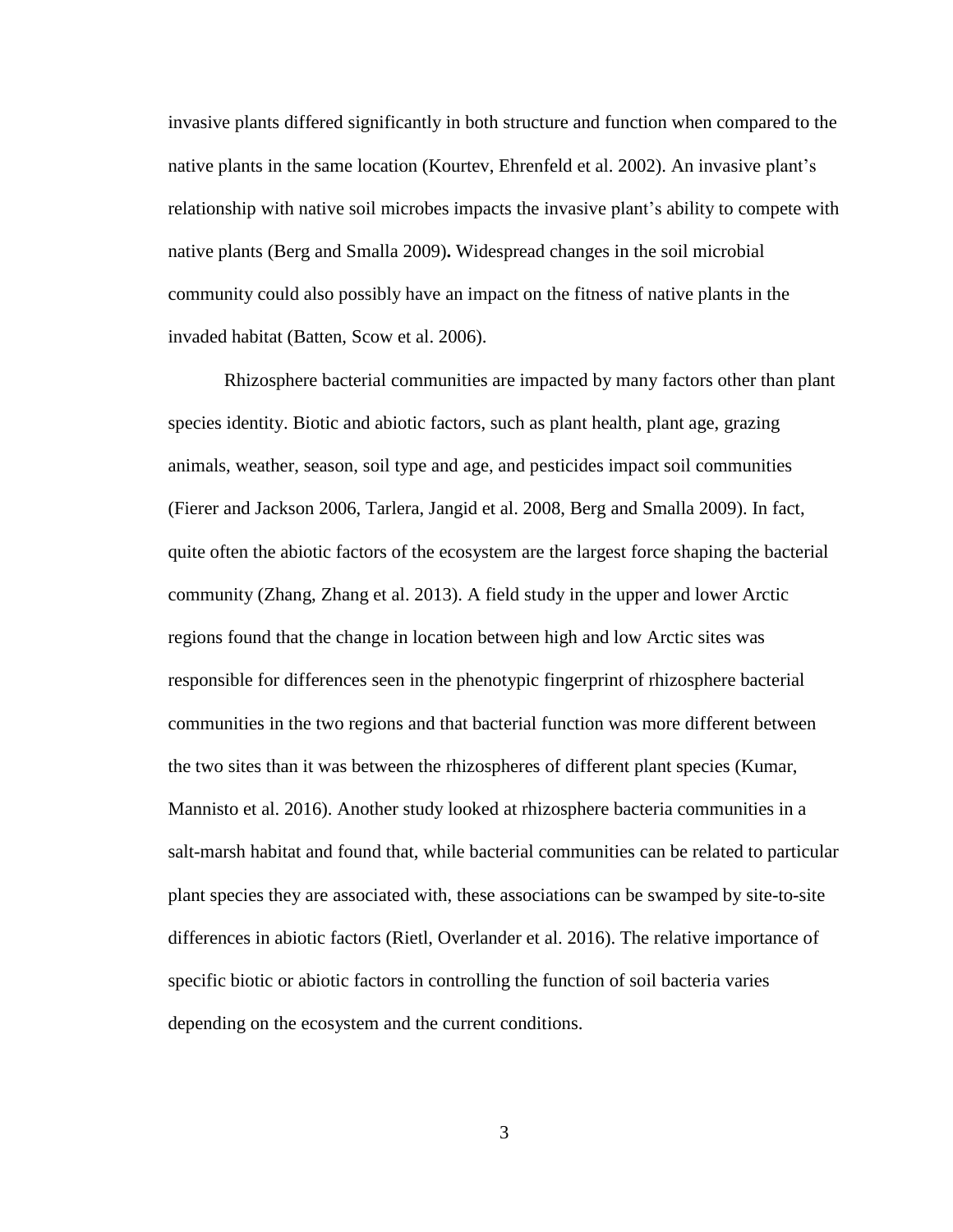In this study I ask: 1) Does plant species identity significantly alter the soil bacteria community functional diversity? and 2) Do abiotic factors significantly alter bacteria community functional diversity? This study compares soil bacteria communities associated with two invasive plant species, *Leymus arenarius* and *Gypsophila paniculata*, one native legume, *Lathyrus japonicus*, and one dominant native grass, *Ammophila breviligulata*, across a range of environmental conditions on the dunes of Lake Michigan.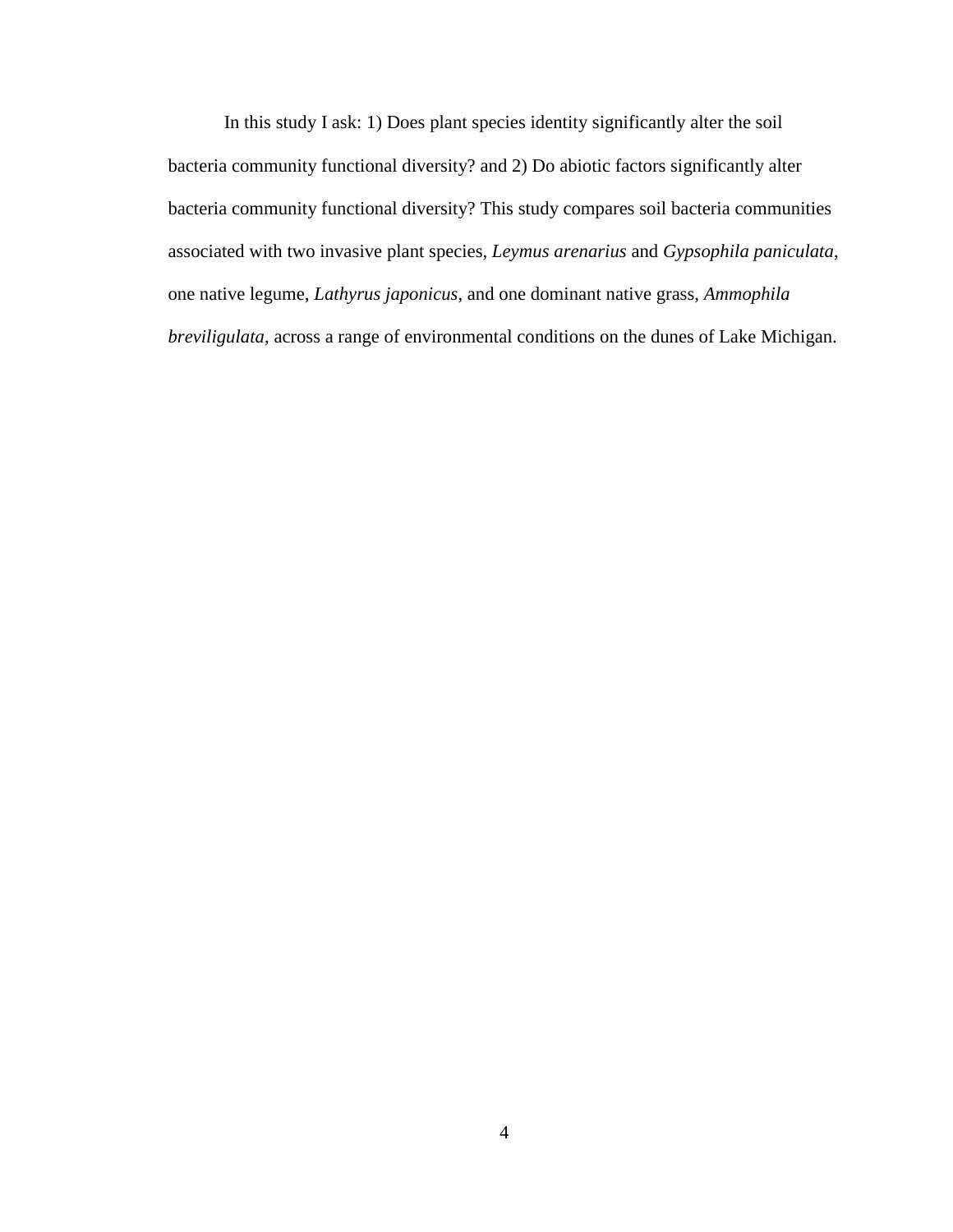#### **METHODS**

#### *Study System*

The dune system of the Great Lakes has been studied extensively since the late 1800s, partially because it is a classic example of primary succession (Cowles 1899). The foredune is the portion of the dunes closest to the beach. It is the area where sand first begins to accumulate due to the pioneering grasses present (Albert 2000). All plants that live on the foredunes must be tolerant of frequent sand burial (Albert 2000). *Ammophila breviligulata* (American beachgrass) is the dominant grass on the Great Lake dunes. It is an ecosystem engineer, using its extensive root system to stabilize the dunes that it inhabits (Emery, Bell-Dereske et al. 2015). *Lathyrus japonicus* (beach pea) is a native herbaceous legume that also grows on these foredunes. Other plants native to these foredunes include sand reed, sand cherry, creeping juniper, wormwood, and common milkweed (Albert 2000). Several non-native plants have become invasive on the dunes of Lake Michigan in recent years. These exotic plants are a threat to native foredune plants because they over-stabilize the sand, altering the environment that native plants evolved to thrive in (Albert 2000). One of these invasive plants, *Gypsophila paniculata* (baby's breath)*,* has been an invasive in this habitat since the 1960s. It has been shown to alter arthropod communities when it invades (Baskett, Emery et al. 2011). However,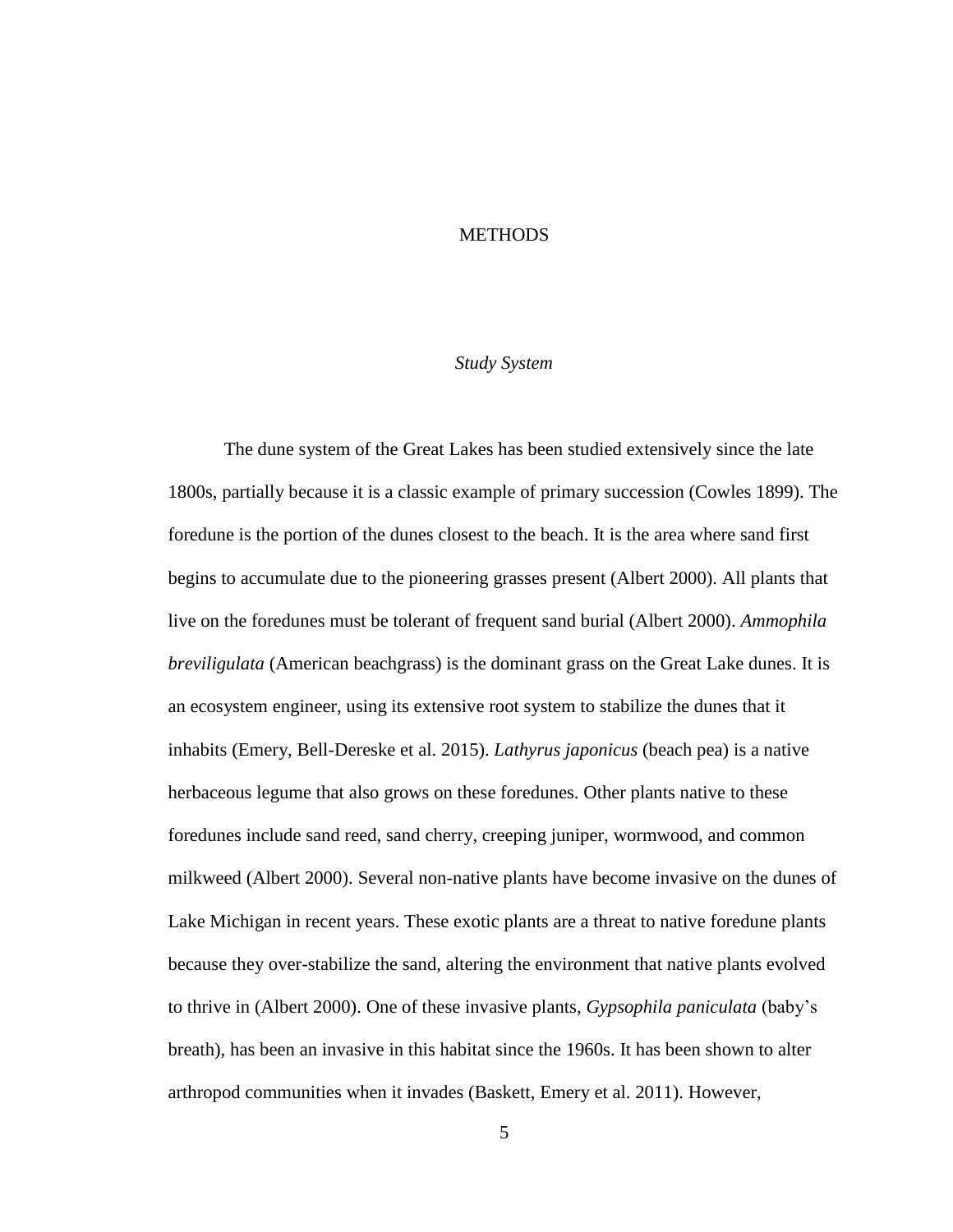*Gypsophila paniculata* has not been found to have any effect on the arbuscular mycorrhizal fungi that associate with plant roots (Emery, Doran et al. 2013). *Leymus arenarius* is a second invasive plant on the Michigan foredunes. Like *Gypsophila* it has been present on these dunes since the 1960s (Larkin 2012). It has been shown that *Leymus* benefits more from its relationship with arbuscular mycorrhizal fungi (in the form of enhanced growth) than the native *Ammophila* does (Reid and Emery 2017). While the findings above show that the invasive plants on the dunes of Lake Michigan can alter some species interactions, none of the research on these invasive plants has centered on the effects that invasive plants could be having on the soil bacteria in the rhizosphere.

#### *Site Descriptions and Soil Sampling*

In July 2015, *Ammophila breviligulata, Lathyrus japonicus, Leymus arenarius*, and *Gypsophila paniculata* populations on the southern dunes of Lake Michigan were surveyed in 13 national parks, state parks, county parks, and regional land conservancies (Fig. 1). Wherever populations of target species (*Leymus, Lathyrus, or Gypsophila*) were found, a 20 meter transect was established running parallel to the lakeshore through the target population. 20 soil cores (15cm deep) were taken from each transect. GPS were taken at each plot to record the latitude, longitude, and elevation. Soil samples from 13 transects of *Leymus arenarius* were taken in total. 3 *Gypsophila* transects were taken in total. 4 *Lathyrus* transects were taken in total. (Table 1). Paired transects through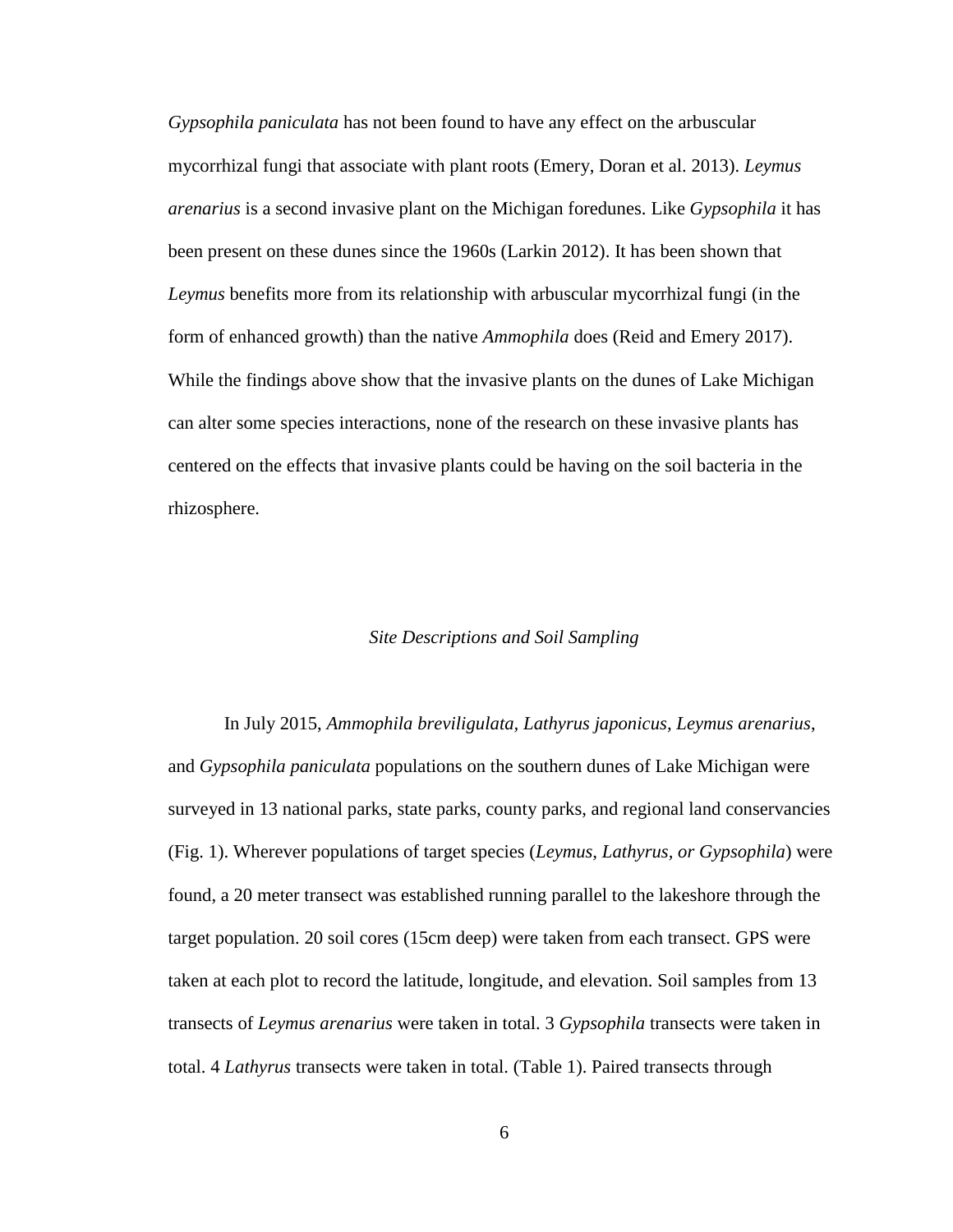*Ammophila breviligulata* populations were sampled 20 meters north or south of each target species transect. Plant species richness, percent detritus (litter cover), percent bare soil, and percent vegetation were recorded based on visual estimation for all transects. The soil samples were stored in coolers with ice until they could be transported to the lab. Soil samples were then stored in refrigerators at 4<sup>o</sup>C until analyses.

#### *Bacteria Community Function Analysis*

Biolog Ecoplates™ contain 31 carbon substrates (Table 2) that are used to profile microbe carbon consumption. Each Ecoplate<sup>™</sup> contains three replicates of each substrate and three replicates of a "blank" well that has no carbon substrate. Each well also has a tetrazolium dye that creates the color purple when respiration occurs inside the well, indicating ability of the microbe community to use the given carbon substrate (BIOLOG Inc, Hayward, CA, USA). The extraction and pipetting of soil bacteria onto Ecoplates followed the protocol described by (Chen, Zheng et al. 2013). Briefly, 5g soil from each transect was placed in a sterile 50mL centrifuge tube. 45mL of sterile 0.85%NaCl was added using a sterile pipet. The centrifuge tube was then shaken at 300 rpm for 30 minutes and allowed to settle for 5 minutes. 5mL of the solution, extracted from the middle of the centrifuge tube, was combined with another 45mL sterile 0.85%NaCl. This second solution was then vortexed for 10-30 seconds to mix the two liquids. 150uL of this 1:100 solution was pipetted into each well of a room temperature EcoPlate™ (BIOLOG Inc, Hayward, CA, USA). The Ecoplate then sat for an hour before running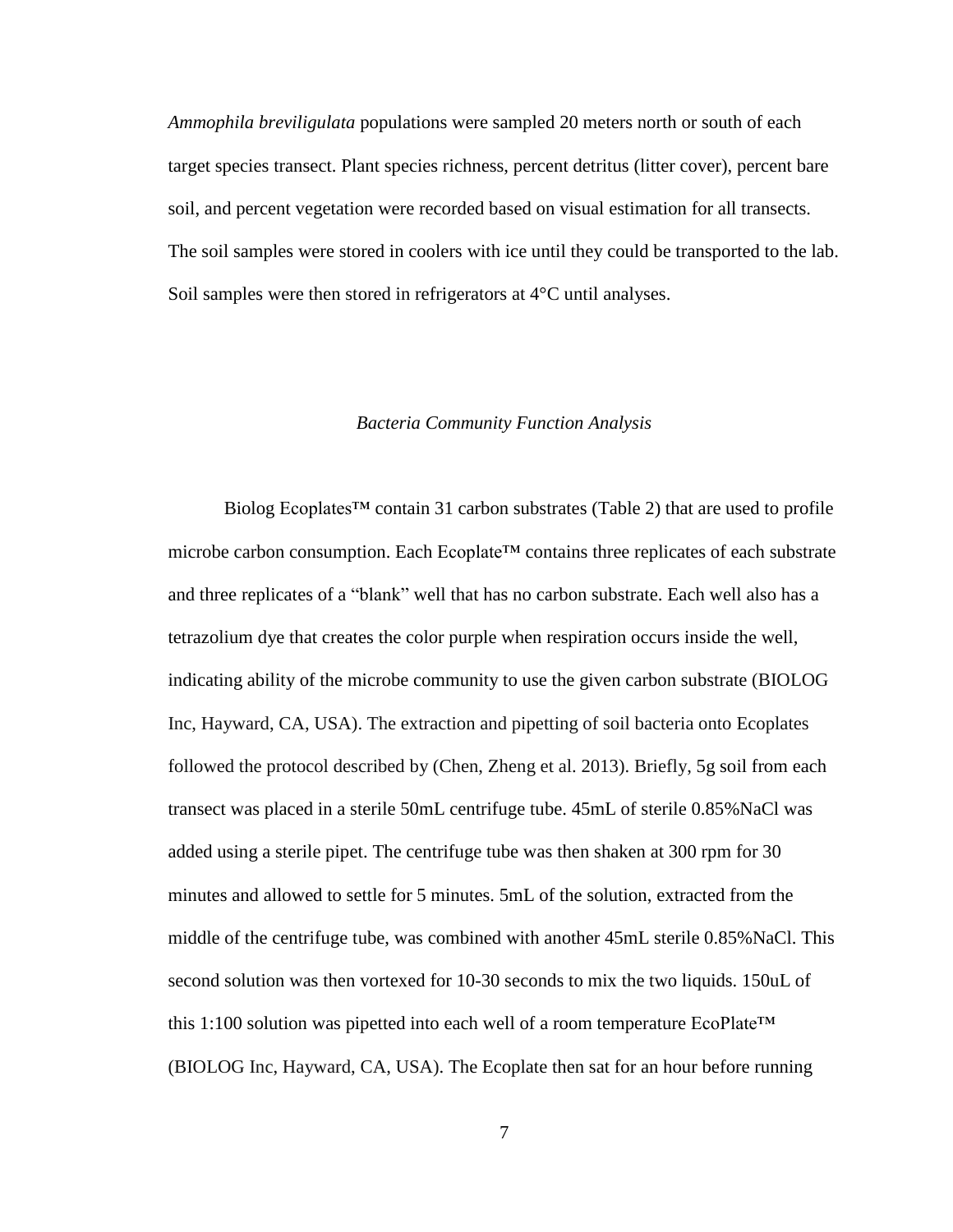through the plate reader at 595µm wavelength for baseline consumption data (time=0.) Plates were then read at day 7 at 595µm wavelength (BioTek, ELx800) after popping any bubbles that have formed on the surface of the wells with a sterile plastic toothpick.

#### *Quantification of Soil Organic Matter*

Organic matter content in sample soil was calculated using the ash-free massing method (Ryan, Melillo et al. 1990). 20g of air dried soil from each transect was placed in a ceramic crucible and burned in a muffle furnace at 475°C for 4 hours. The muffle furnace was then turned off and the soil allowed to cool. The soil was reweighed and the new weight was subtracted from the beginning weight and the quotient multiplied by 100 to obtain the percent of organic matter in the soil. This procedure was completed for all soil samples.

#### *Climate Data*

The latitude and longitude for each sample transect was used to gather average daily temperature high and average daily precipitation for the month of July 2015 using PRISM: Data Explorer [\(http://pris](http://pri/)m.oregonstate.edu.) The PRISM data used are an estimated average for the month based on gridded  $4 \text{km}^2$  cells. PRISM uses reporting stations across the United States and assigns them weight for a particular location based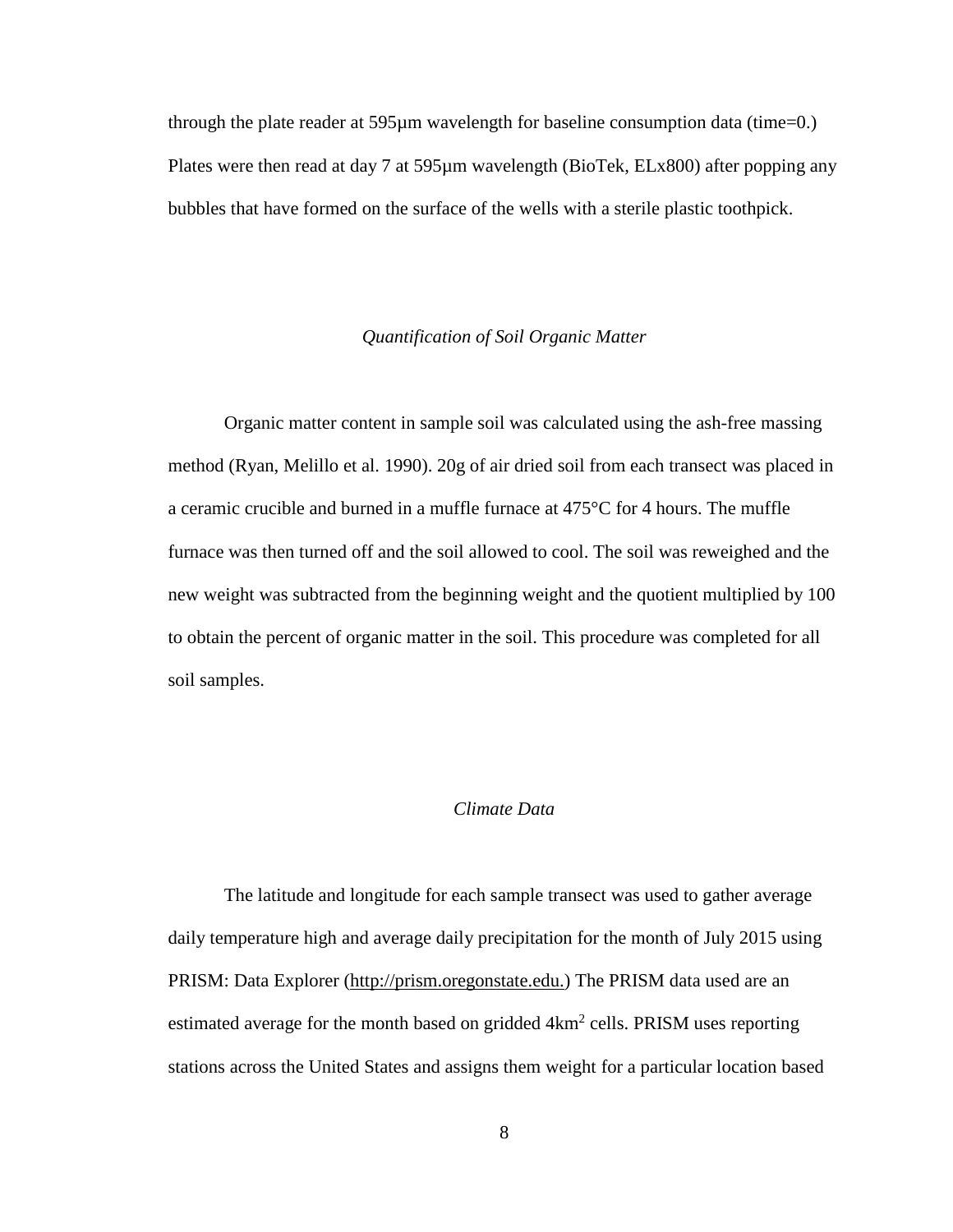on similarity to the particular grid cell in question. These similarities include location, coastal proximity, and elevation (Daly, Halbleib et al. 2008). PRISM then uses regression algorithms to estimate averages for the specific grid cell (PRISM Climate Group, Oregon State University, [http://prism.oregonstate.edu\)](http://prism.oregonstate.edu/).

#### *Geographic variables*

ArcMap (ESRI 2011) was used to plot the coordinates of the transects of all sampling sites. A 2014 aerial image base-map (ESRI 2011) was then overlaid. The distances were then measured between each sample site and the forest edge, the Lake Michigan edge, and the dune edge (where the dune vegetation and beach meet) (Fig. 2).

#### *Data Analyses*

A non-metric multidimensional scaling (NMS) ordination was performed using the Biolog plate reader data to visualize the differences in bacterial functional diversity potential using PC-ORD v.12 (McCune 1999). Data from *Leymus arenarius* transects and corresponding *Ammophila breviligulata* transects were analyzed separately from *Gypsophila paniculata* and *Lathyrus japonicus* samples (with corresponding *Ammophila* data) to control for differences in storage times for soils used in the Biolog Ecoplate™ procedure. A multi-response permutation procedure (MRPP) was then run to analyze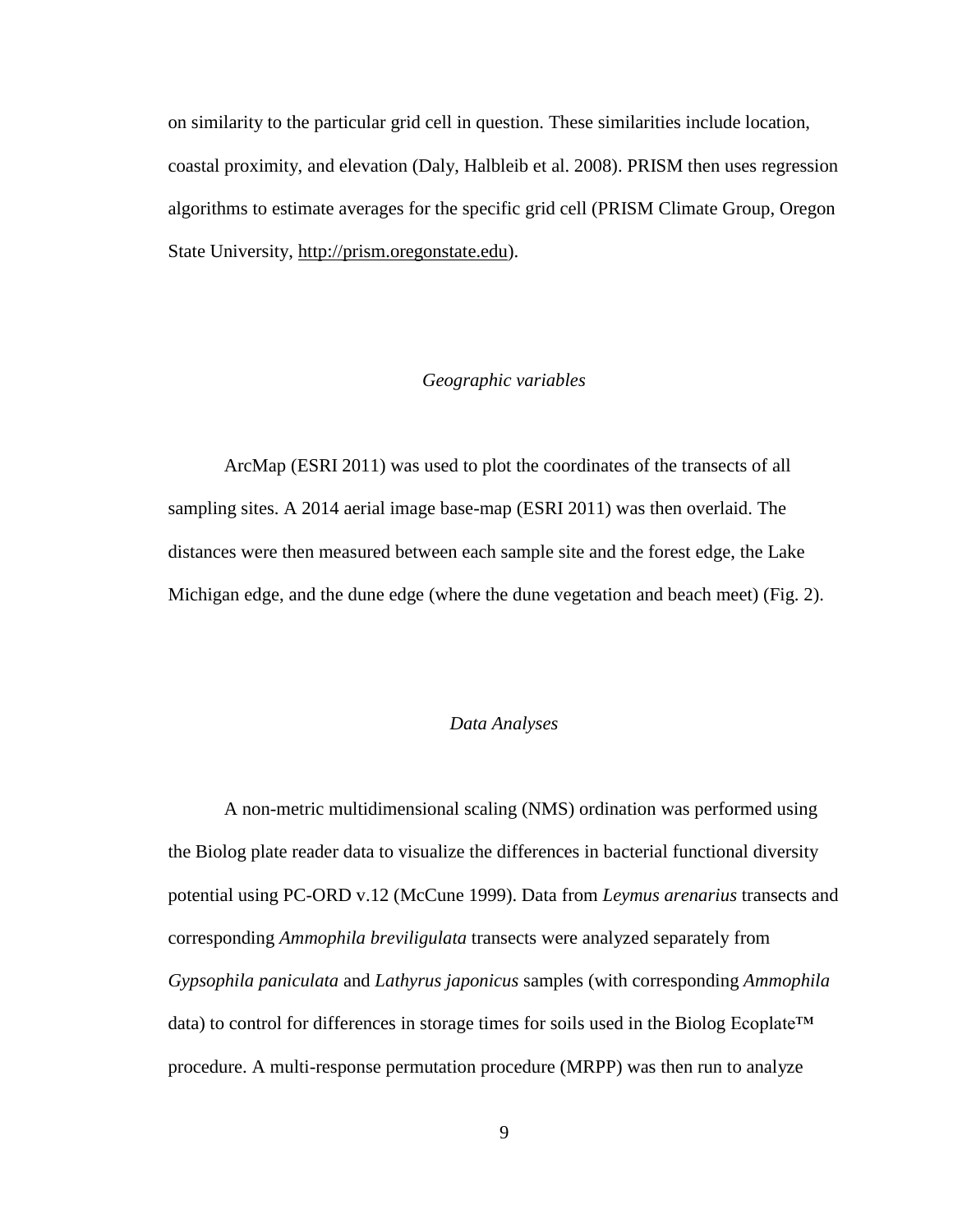differences in bacterial functional diversity between plant species (McCune 2002). Abiotic variables associated with each sample plot were included as overlays on the NMS when they were correlated with NMS axes by at least 20%. Additionally, biotic variables including the percent of ground cover by detritus, percent bare sand, plant species richness, and percent *Ammophila* cover were also included as overlays for the comparison of *Leymus* and *Ammophila* only. All analyses were conducted a second time, with Ecoplate™ carbon substrates grouped by substrate type into carbohydrates, carboxylic acids, amino acids, amines, phosphorylated compounds, and polymers (Table 2).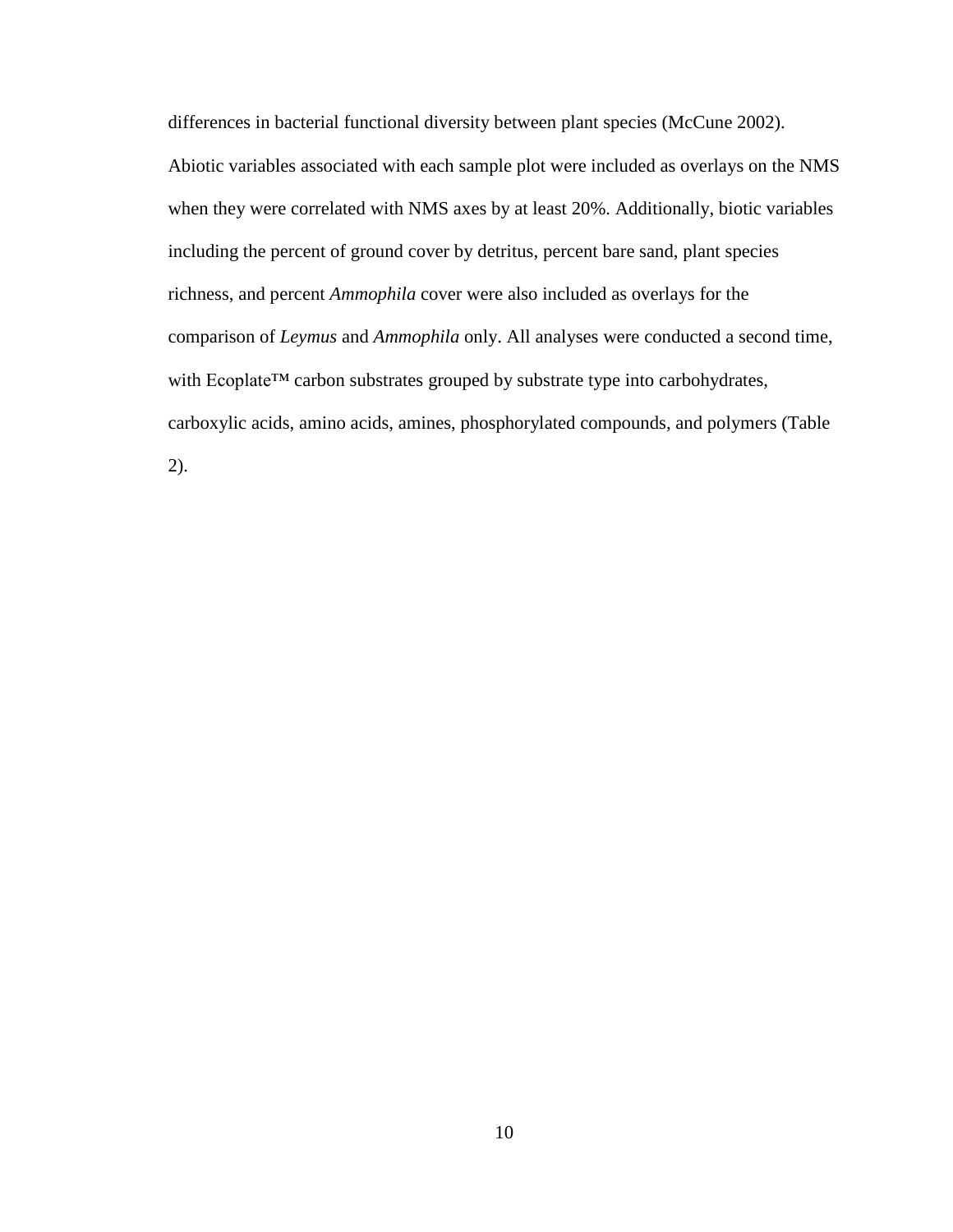#### RESULTS

MRPP analyses for all ordinations indicate that soil bacteria function did not significantly differ between plant species (Fig. 3-6). The NMS ordination of *Leymus* and *Ammophila* indicates that the carbon usage profiles by soil bacteria were significantly associated with organic matter content of the soil, the average temperature high, the distance of the site from the forest, percent ground covered by detritus, and the latitude (Fig. 3). The majority of these significant correlations remain when bacterial carbon usage is grouped into six carbon substrate types (Fig. 4). Percent detritus ground cover was the only abiotic/edaphic factor that was no longer significant when the carbon substrates were grouped. The NMS ordination of *Gypsophila*, *Lathyrus*, and *Ammophila samples* indicate that the carbon usage profiles by soil bacteria was significantly associated with average temperature, distance from the forest, and the percent of organic matter in the soil (Fig. 5). Organic matter and distance from forest remained associated with bacterial function when Ecoplate data were grouped by substrate type (Fig. 6).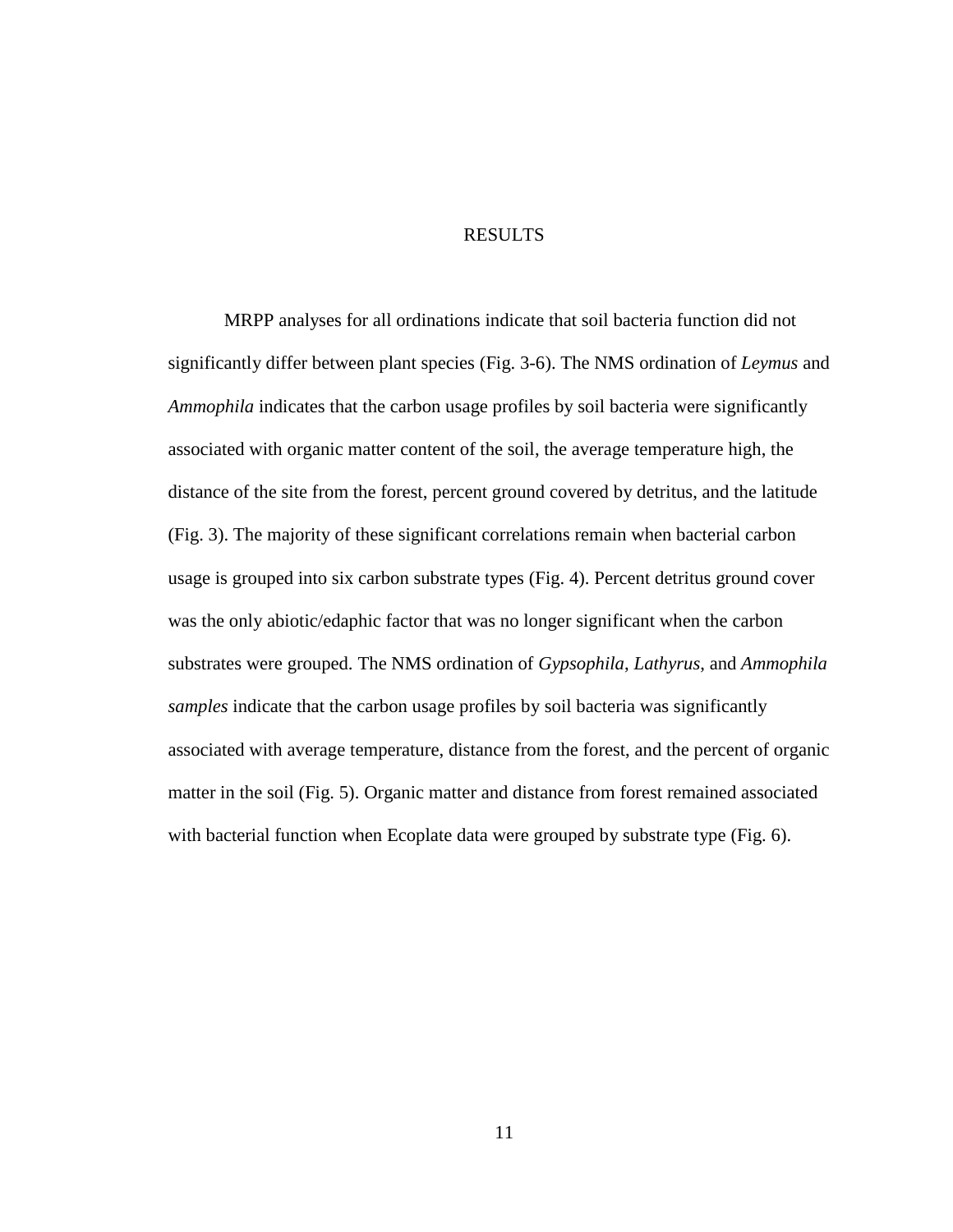#### **DISCUSSION**

Although other studies in different ecosystems have shown that plants can alter soil bacteria community function in the rhizosphere (Smalla, Wieland et al. 2001), that does not seem to be the case in this dune system. My analyses showed no difference between the bacteria function profiles in the rhizospheres of different plant species. It could be that the root exudates between functionally similar species such as *Leymus* and *Ammophila* are too similar to cause any changes in the function of bacteria in their rhizospheres. However, the functionally distinct species *Gypsophila paniculata, Lathyrus japonicus, and Ammophila breviligulata* also showed no difference in the bacterial function in their rhizospheres. *Lathyrus japonicus* is a nitrogen fixing plant, and was expected to impact bacterial function due to increased soil nitrogen (Ramirez 2011). *Gypsophila paniculata* is a non-native forb with a large taproot (Coupland 1966) rather than the spreading fibrous roots of *Ammophila*, but there was still no difference in the function of their associated bacterial communities.

Our analyses showed that many abiotic factors are more significant contributors to bacterial community function than plant identity. When comparing *Leymus* and *Ammophila*, the average site temperature high, organic matter content of the soil, the distance of the site from the forest, percent ground covered by detritus, and latitude were all significantly correlated with bacterial community functional diversity. Similarly, average temperature, distance from the forest, and the percent of organic matter in the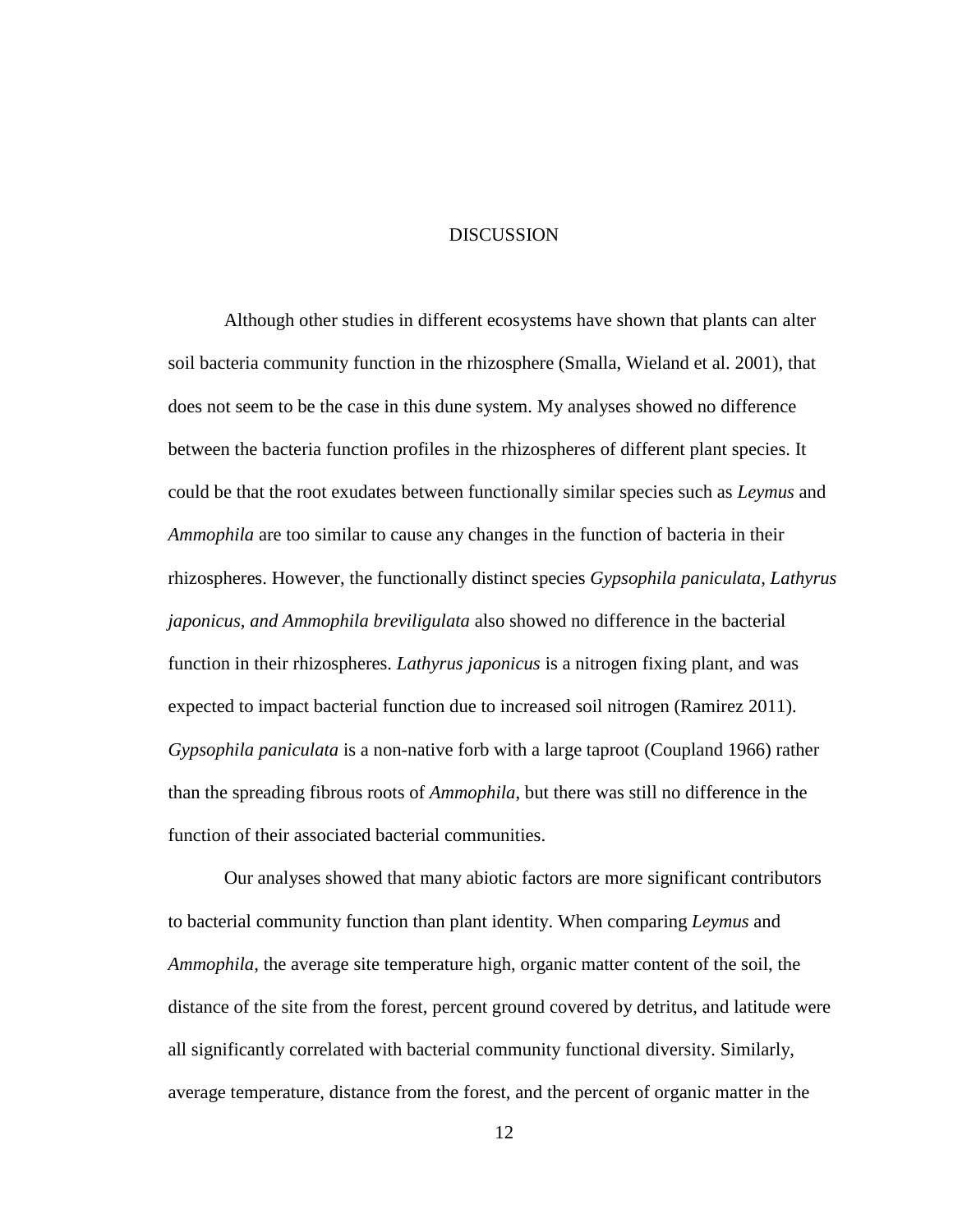soil were important in the comparison between *Gypsophila, Lathyrus, and Ammophila*. It is not surprising that bacterial community function varies in response to climate. Research done in hardwood forest ecosystems found that as the temperature increases due to global warming, the amount of carbon substrate that is accessible to soil bacteria for respiration increases. This corresponded to a change in lipids in the bacterial lipid membranes and the kinetic ability of bacteria to respire (Zogg, Zak et al. 1997). However, results from studies on soil bacteria and their relationship with temperature vary depending on the ecosystem studied and the other variables included. Other research has found that soil warming alters soil bacteria functional composition, but the effect is significantly smaller than the effects of other factors such as soil moisture (Zhang, Zhang et al. 2013). Bacteria functional changes that correlate with temperature differences on the dunes of Lake Michigan indicate that these functions could also shift in response to climate change. The temperature gradient between the plots in this research was usually less than 5°C. This is an indication that a small shift in climate could have an effect on the bacterial community. Some research has predicted lower levels of water in the Great Lakes due to climate change increasing the rate of evapotranspiration (Gronewold, Fortin et al. 2013)**.** Water availability is known to effect the function of soil bacteria (Zhang, Zhang et al. 2013). These factors, when combined, suggest that climate change will have a significant impact on the function of bacteria on the dunes of Lake Michigan. Altered or reduced soil bacteria functional diversity due to a large-scale temperature change would likely mean reduction in the ecosystem services that soil bacteria provide (van der Heijen 2008). Some studies have shown that a decrease in bacteria functional diversity corresponds to a decrease in decomposition and nitrogen leaching rates (Bonkowski and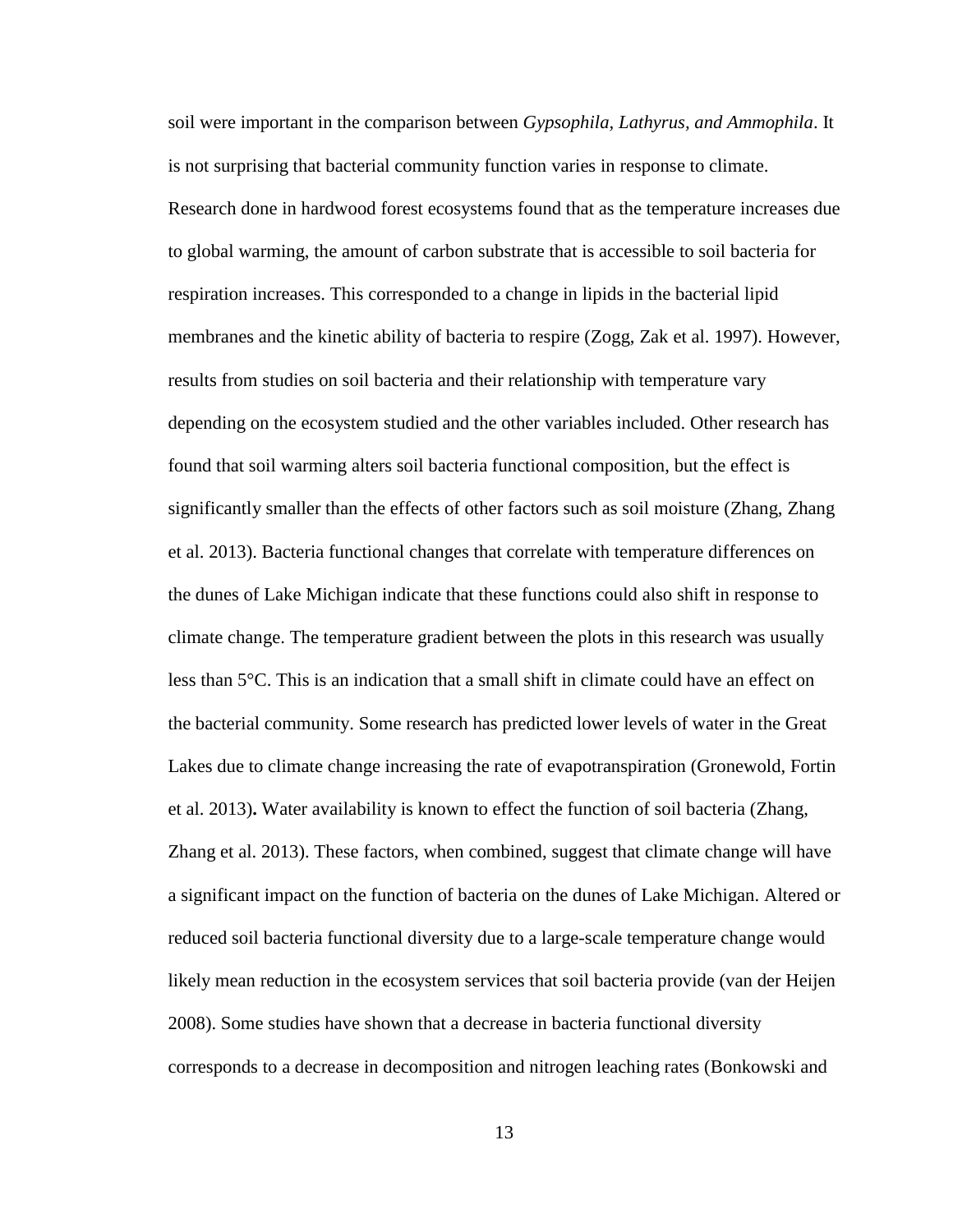Roy 2005). This microbial diversity effect is strongest when there are few microbes present, such as primary successional habitats (Setala and McLean 2004). This is likely because there is functional redundancy in the ecosystem function of many soil bacteria species.

The amount of soil organic matter significantly influenced the soil bacteria community function as well. Organic matter content tends to increase with increased successional age on sand dunes (De Deyn, Cornelissen et al. 2008). In roughly 100 years, *Ammophila breviligulata* is replaced with shrubs that are better suited to the environment that the previous dune-building grass has created (Lichter 1998). Bacterial biomass has been shown to decrease while fungal biomass increases along a sand dune successional gradient. This decrease in bacteria biomass is thought to be partially due to the change in quality of organic matter (Pennanen, Strommer et al. 2001). Similarly, functional diversity in bacteria has been found to change along a glacier successional gradient (Tscherko, Rustemeier et al. 2003). The known change in bacteria biomass along a dune successional gradient combined with the functional change seen in glacier successional studies leads to the conclusion that soil bacteria function also changes on sand dunes as succession proceeds. This would also account for the 'distance from the forest' being one of the significant vectors in the majority of the ordinations formed in this study.

While this study suggests that invasive plants do not significantly alter belowground function of the dune ecosystem, I was only looking through the lens of soil bacteria community function. There are many other ways in which invasive species could be affecting their new dune communities, such as shifting arthropod communities and reducing the populations of threatened native plants (Emery and Doran 2013). The effects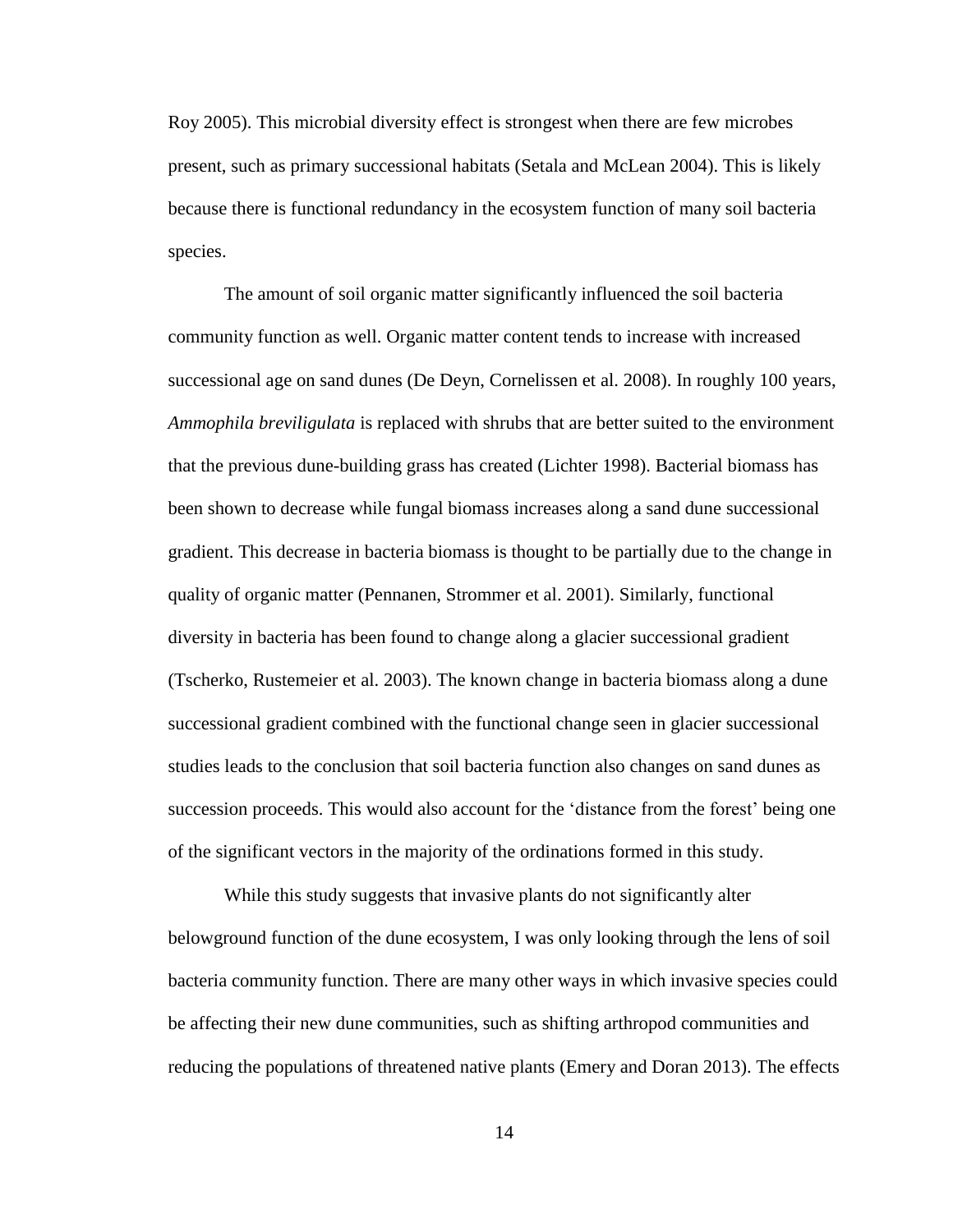of invasive plants on the dunes are not fully understood. The park systems in Michigan spend a considerable amount of time attempting to control plants that have invaded the dunes (Leege and Kilgore 2014). If these efforts were to end it is very likely that a more complete invasion would have numerous effects on the dune ecosystem.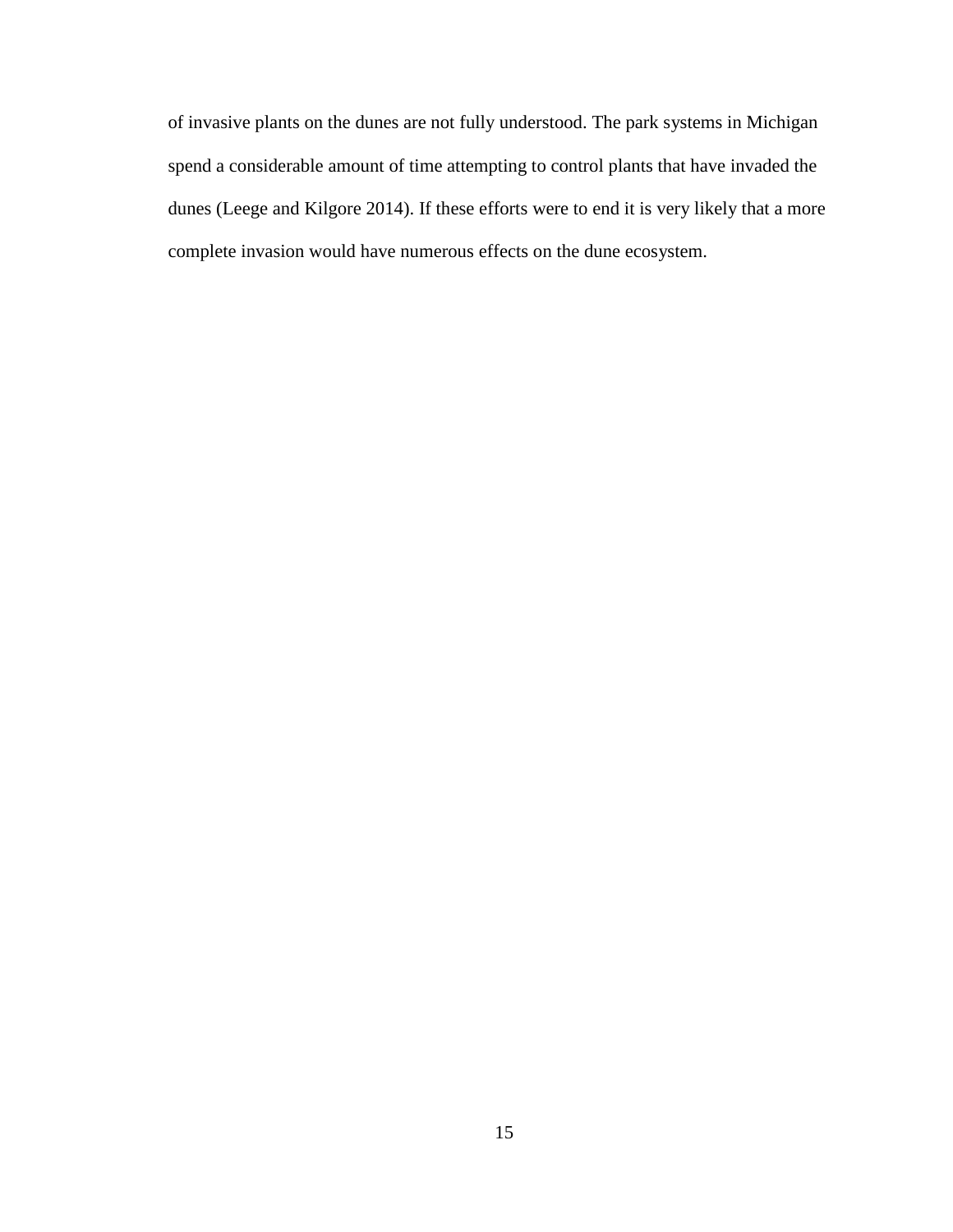#### FUTURE DIRECTIONS

#### *A. A future Michigan dune survey:*

## **1. Do soil bacteria communities differ genetically in response to plant identity?**

This thesis centered on the functional diversity of soil bacteria and the factors that alter this functional diversity. Functional diversity is important because carbon consumption is largely how soil bacteria impact their ecosystem. However, genetic diversity of soil bacteria is just as important when viewed through an evolutionary perspective. Studies like (Kumar, Mannisto et al. 2016) which look at both functional and genetic diversity in soil bacteria compared between plant species and location provide a broader picture of the importance of soil bacteria diversity in ecosystems. A comparison of functional and genetic diversity on the dunes of Lake Michigan would offer a much more in-depth insight of what drives soil bacteria diversity. This would allow for comparisons of this dune ecosystem and the bacterial community to other ecosystems. This genetic research would use rRNA amplification, cloning, and sequencing to determine if there actually is a significant genetic difference between the soil communities of the two plant species that was undetectable as a phenotypic difference using the Biolog assays. It could be that there is a great deal of functional redundancy in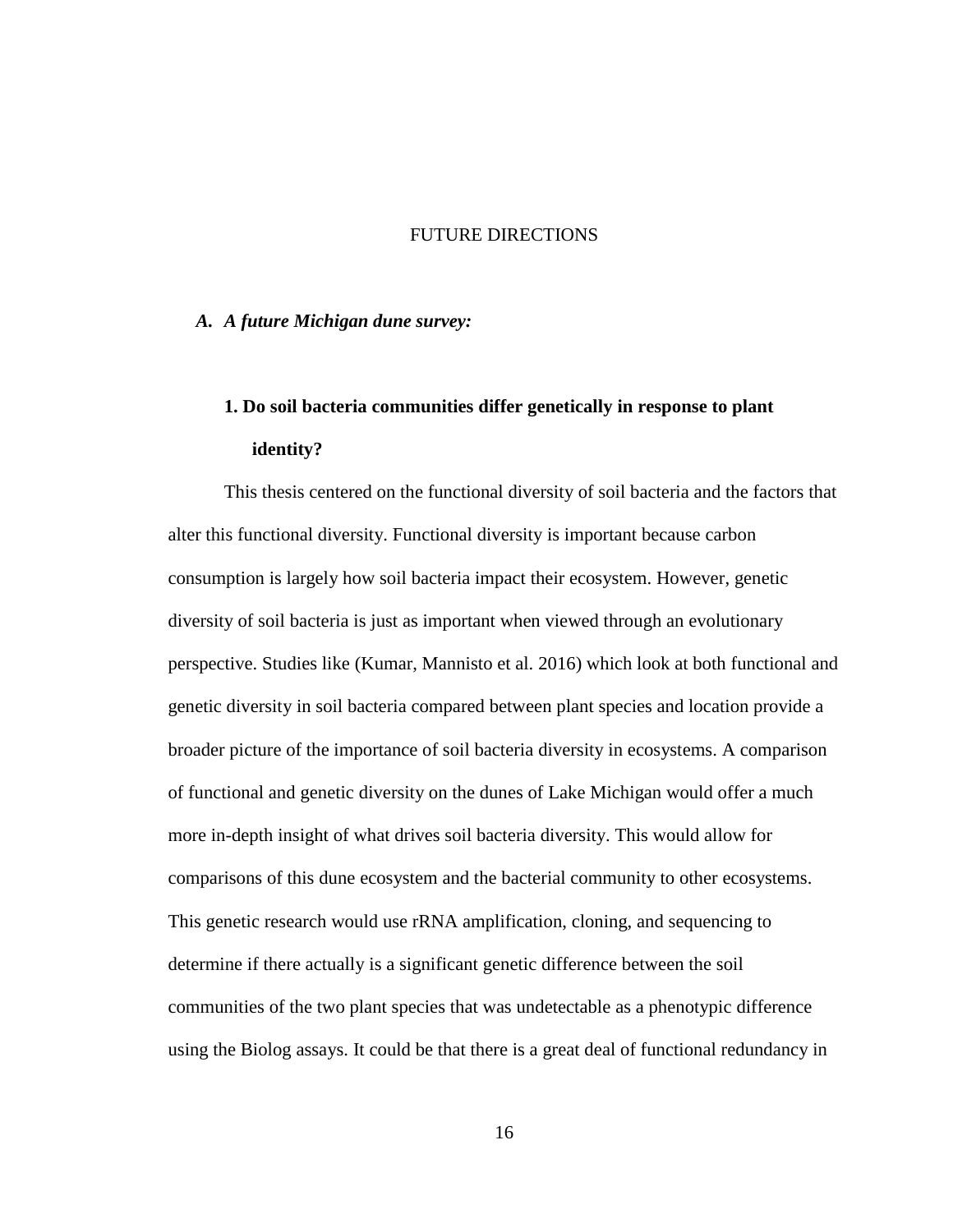the soil bacteria species on these sand dunes. This would be valuable information from a conservation standpoint.

#### **2. Is the successional gradient shaping soil bacteria functional community?**

A second dune survey would provide data to examine how soil bacterial diversity changes across successional gradients. The survey conducted for this paper chose soil samples wherever particular invasive plant species were found. Only later, with GIS information, did it become apparent that the successional gradient could be having a significant effect on soil bacteria function. It would be worthwhile to purposefully take soil samples along the successional gradient of this ecosystem and test the bacteria using the Biolog Ecoplate™ method to determine how large this effect is. Running a transect from the forest's edge to the beach edge and studying both the genetic and functional diversity of the soil bacteria found along the gradient would give a more conclusive answer into how influential the gradient is in shaping bacterial communities. Successional gradient surveys looking at soil bacterial function have been done with glacier primary succession (Tscherko, Rustemeier et al. 2003) and found that incredibly young soil typically has less functional diversity.

#### *B. Laboratory root exudate extraction and identification*

**1. Do root exudates differ significantly between plants on the dunes of Lake Michigan?**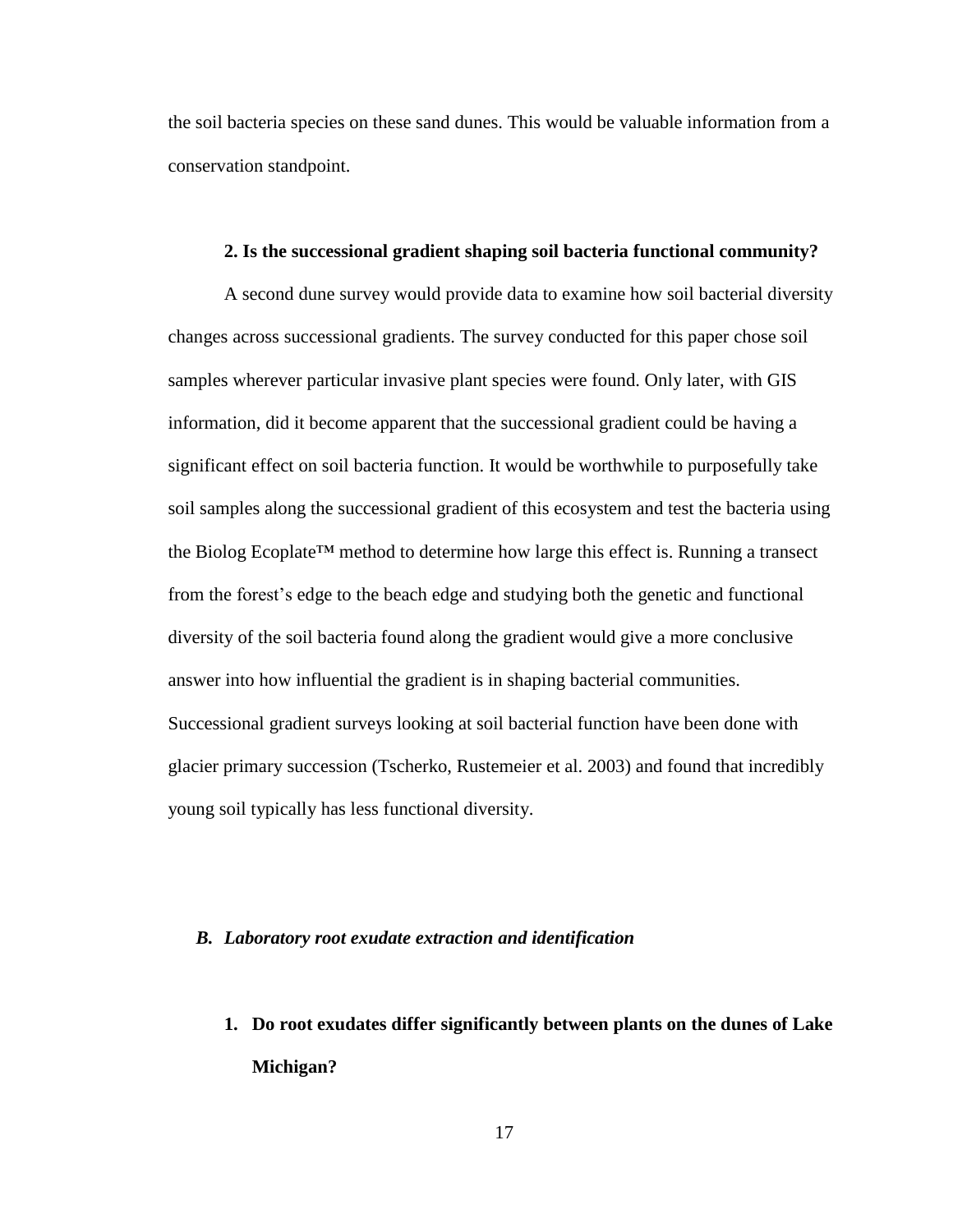The Biolog Ecoplate™ and the 31 carbon substrates contained within were the only test for functional diversity within this study. This identifies "potential" carbon use. If the carbon sources in the soil sampled differs from these 31 sources Biolog provides the test is less relevant in the real world. It would be interesting to see if there are differences in types and quantities of root exudates produced by *Ammophila breviligulata, Leymus arenarius, Gypsophila paniculata,* and *Lathyrus japonicus* that are not encompassed by these 31 carbon substrates. Extracting dilute root exudates from hydroponically grown plants, concentrating exudates via organic solvents, and then separating components via high performance liquid chromatography (Vranova, Rejsek et al. 2013) would provide knowledge on the exact relevance of the Biolog Ecoplate™.

#### *C. Greenhouse experiment*

## **1. Does** *Leymus arenarius* **alter its rhizosphere to outcompete native dune plants?**

If there are significant genetic differences found in the bacteria in the rhizospheres of the invasive plants vs the native *Ammophila breviligulata* it would be a good idea to complete a greenhouse experiment to examine the effects that these altered bacteria might have on plant growth. Plant growth promoting bacteria have been shown to enhance plant growth by acting as biofertilizers and reducing stress (Lugtenberg and Kamilova 2009). It is possible that an invasive plant could utilize its rhizosphere differently than a native plant to further its success. A greenhouse study would show if a change in rhizosphere bacteria was a byproduct of different root exudates and held no benefit to the invasive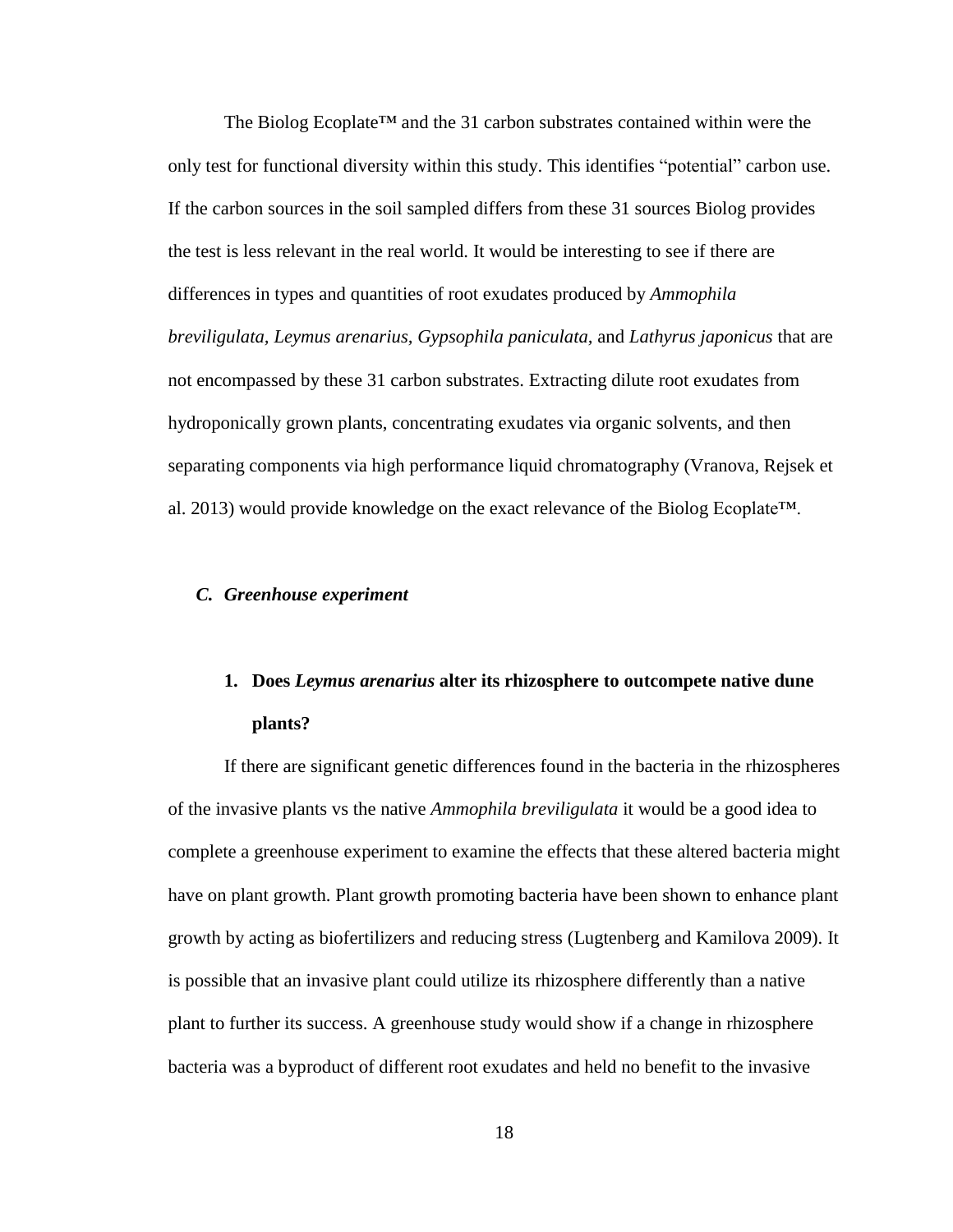plant or if the changed rhizosphere creates a competitive edge for the invasive plant. A greenhouse study would allow for the exclusion of abiotic differences such as temperature, precipitation, and organic matter. This controlled environment would more clearly show the effect that soil bacteria have on invasive dune plants. It could provide a fuller understanding of whether bacteria should be included in the discussion of controlling non-native plants on the dunes of Lake Michigan.

This proposed greenhouse experiment would use *Ammophila breviligulata* and *Leymus arenarius* seeds harvested from the Southern dunes of Lake Michigan. Seedlings, first planted in sterile soil, would be crossed with soil bacteria gathered in the field from under both *Ammophila breviligulata* and *Leymus arenarius.* Measuring plant growth in this crossed-rhizosphere greenhouse experiment would shed light on whether *Leymus arenarius* is altering its rhizosphere bacteria in order to outcompete *Ammophila breviligulata*. Enhanced growth in a simulated drought environment would also provide a glance into how the *Leymus arenarius* invasion will be altered as atmospheric factors change due to global warming in the next several decades. It is also possible that this future research will show that the *Leymus arenarius* invasion doesn't affect the soil community to a significant degree. If this is the case, it could be that efforts to identify and remove it from the national parks would be more beneficial if directed elsewhere.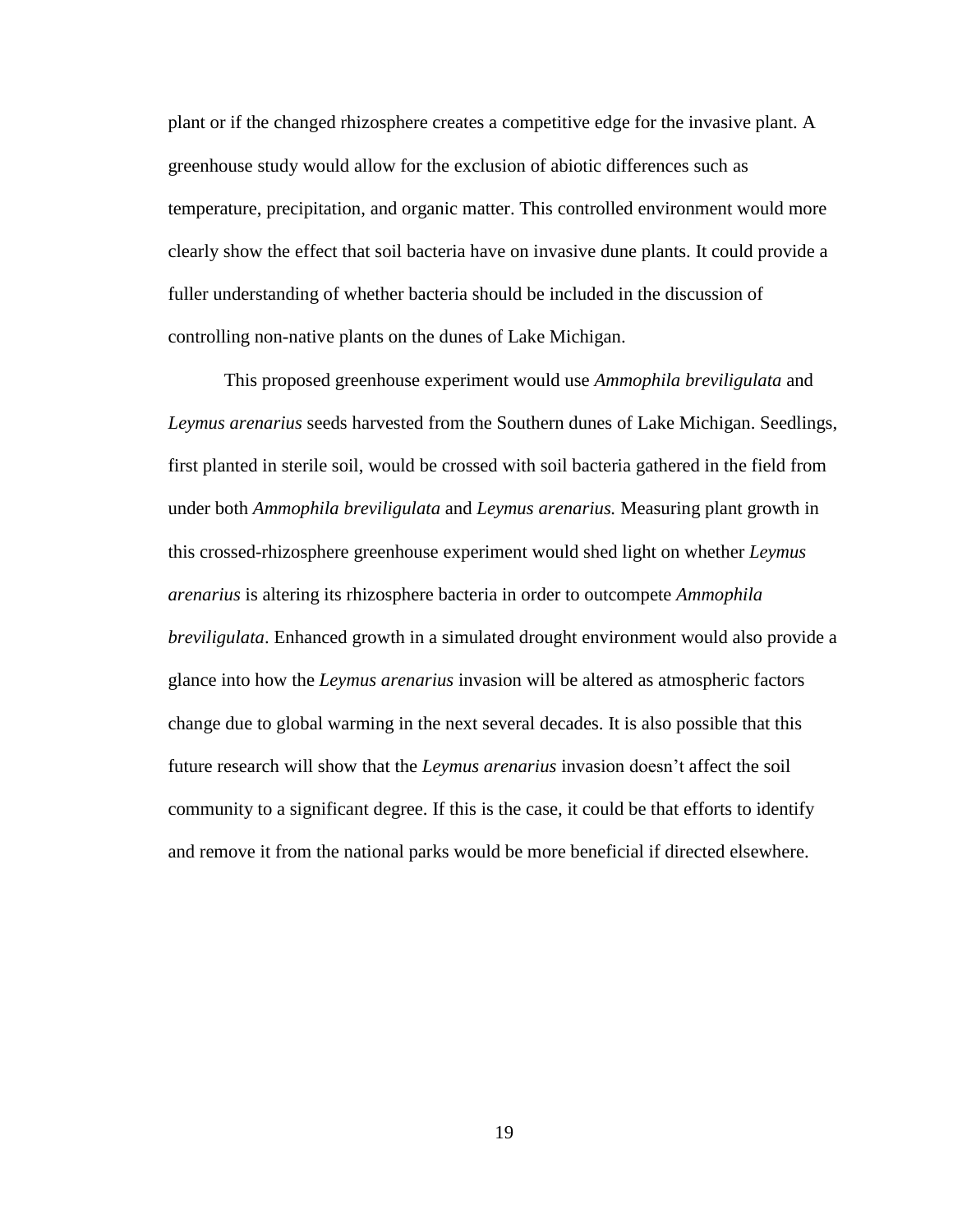**Figure 1**



Map of the parks where soil sampling occurred on the eastern coast of Lake Michigan in July 2015.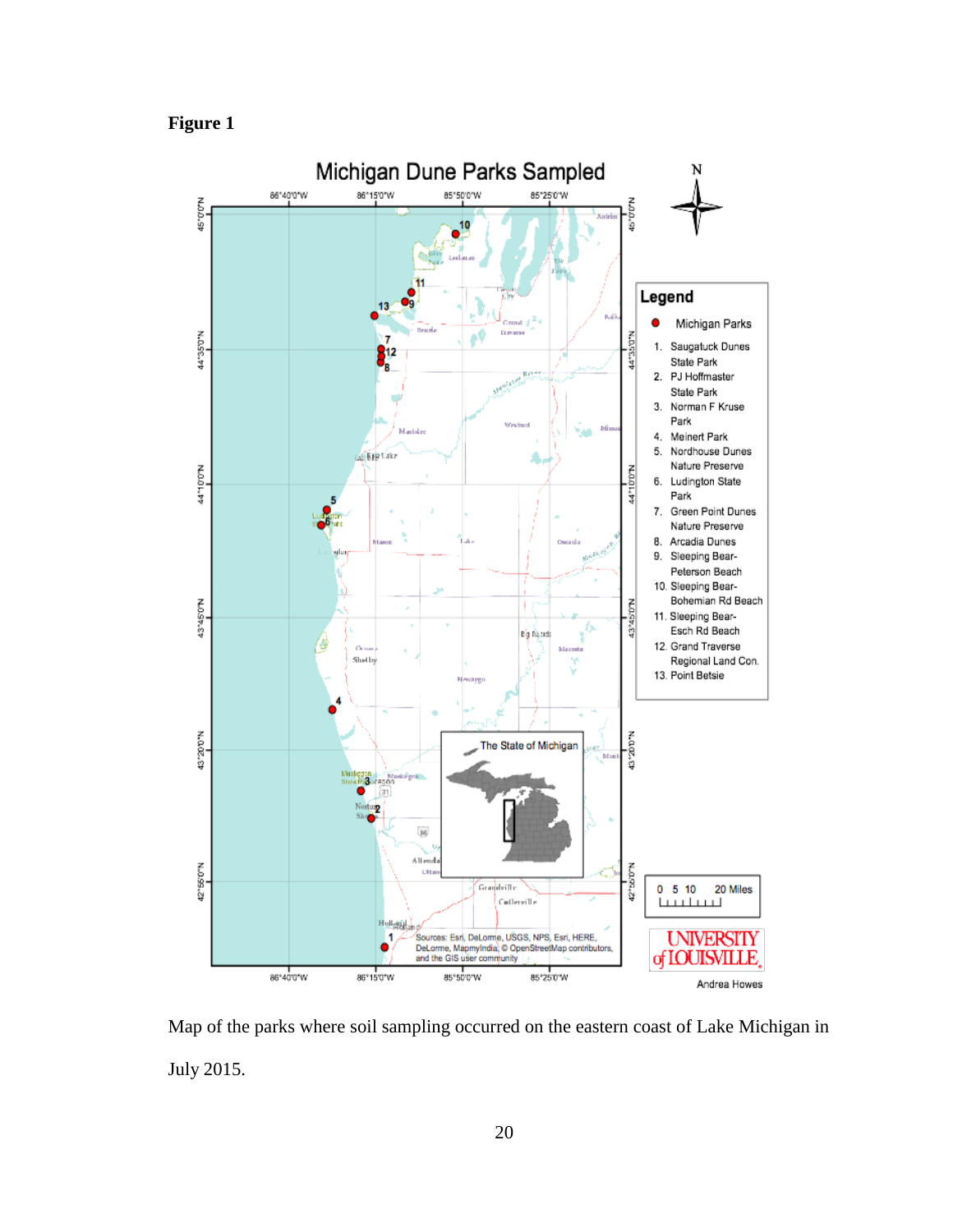## **Table 1**

### Soil Sampling Summary

| Park                                        | <b>Plant species sampled</b> | Total # of transects |
|---------------------------------------------|------------------------------|----------------------|
| <b>Saugatuck Dunes State Park</b>           | Leymus                       | 1                    |
| PJ Hoffmaster State Park                    | Leymus                       | 4                    |
| Norman F Kruse Park                         | Leymus                       | 1                    |
| <b>Meinert Park</b>                         | Leymus                       | 1                    |
| Nordhouse Dunes Wilderness Area             | Leymus                       | $\overline{2}$       |
| <b>Ludington State Park</b>                 | Leymus(2) Lath(1)            | 3                    |
| <b>Green Point Dunes Nature Preserve</b>    | Leymus                       | 1                    |
| <b>Arcadia Dunes</b>                        | Leymus                       | 1                    |
| <b>Sleeping Bear Dunes (Peterson Beach)</b> | Gypsophila(1) Lath(1)        | $\overline{2}$       |
| Sleeping Bear Dunes (Bohemian Rd<br>Beach)  | Gypsophila                   | 1                    |
| Sleeping Bear Dunes (Esch Rd Beach)         | Gypsophila                   | 1                    |
| Grand Traverse Regional Land Con.           | Lathyrus                     | 1                    |
| Point Betsie                                | Lathyrus                     |                      |

Soil Sampling Summary is a table of the national parks, state parks, local parks, and regional land conservancies where soil sampling took place. It includes the types of plants that were found and the overall number of transects taken per park.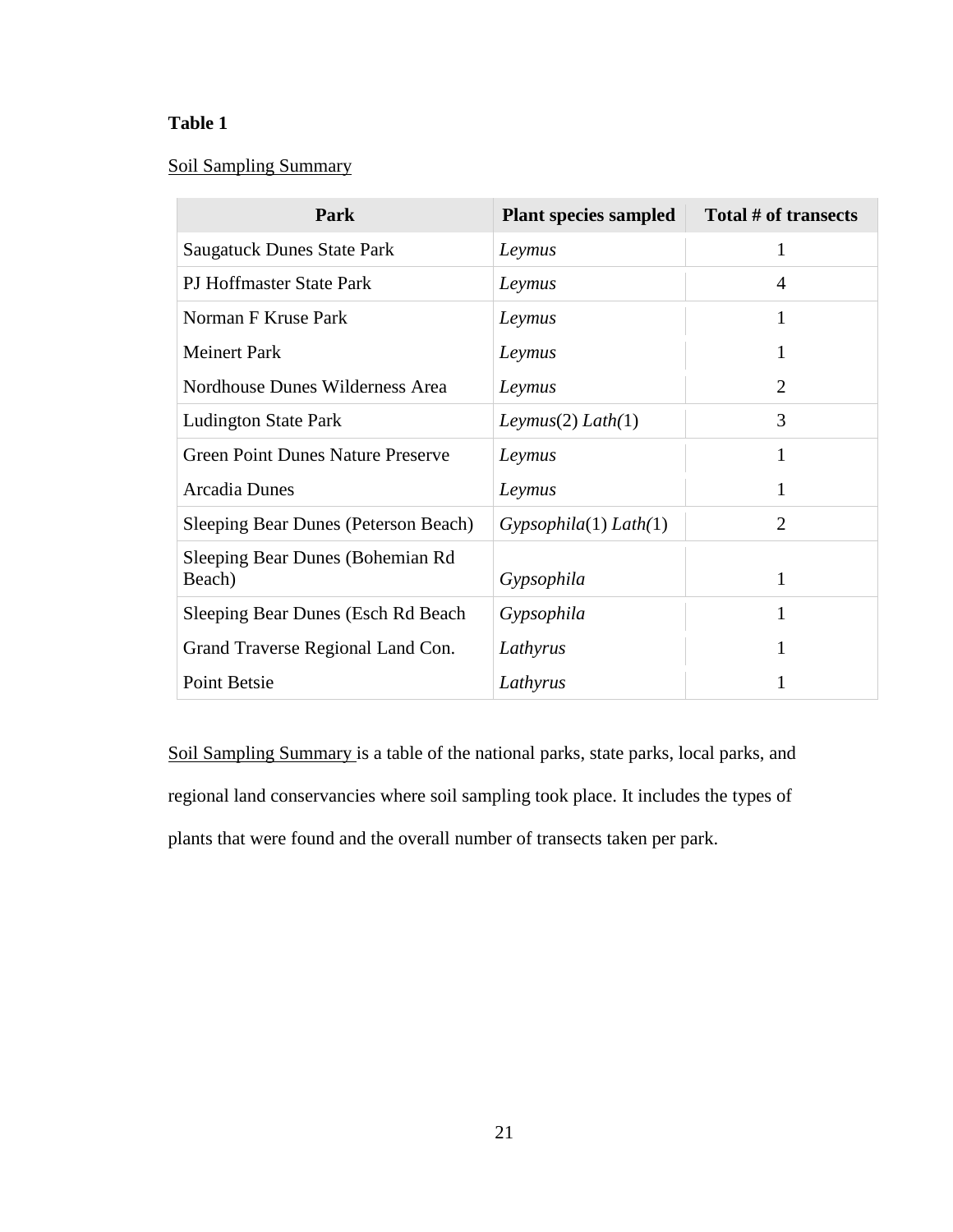## **Figure 2:**

### Landscape Analysis Snapshot



Landscape Analysis Snapshot is an example of the dune landscape analysis completed using ArcMap 2014. Distance from sample site to beach, lake, and forest were measured and then used in the NMS ordination.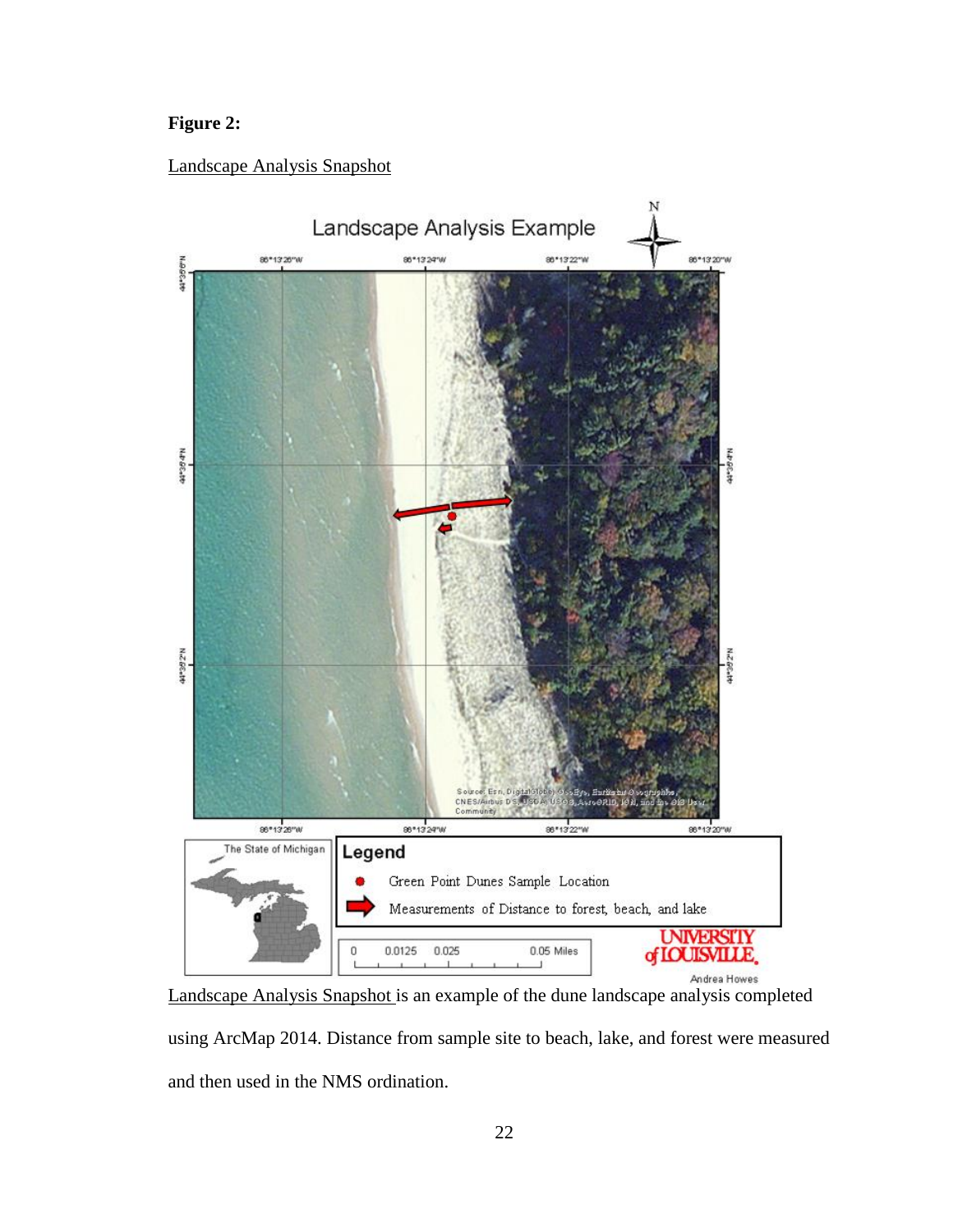## **Table 2**

 $\overline{a}$ 

## Biolog Ecoplate Functional Groups

| <b>Carbon Substrate</b>               | Category                |
|---------------------------------------|-------------------------|
| Water                                 | control                 |
| Pyruvic Acid Methyl Ester             | carbohydrate            |
| Tween 40                              | polymer                 |
| Tween 80                              | polymer                 |
| $\alpha$ -cycodextrin                 | polymer                 |
| glycogen                              | polymer                 |
| D-Cellobiose                          | carbohydrate            |
| $\alpha$ -D-Lactose                   | carbohydrate            |
| $\beta$ -Methyl-D-Glucoside           | carbohydrate            |
| D-Xylose                              | carbohydrate            |
| <i>i</i> -Erythritol                  | carbohydrate            |
| D-Mannitol                            | carbohydrate            |
| N-Acetyl-D-Glucosamine                | carbohydrate            |
| D-Glucosaminic Acid                   | carboxylic acid         |
| Glucose-1- Phosphate                  | phosphorylated compound |
| $D,L$ - $\alpha$ - Glycerol Phosphate | phosphorylated compound |
| D-Galactonic Acid $\gamma$ -Lactone   | carboxylic acid         |
| D- Galacturonic Acid                  | carboxylic acid         |
| 2-Hydroxy Benzoic Acid                | carboxylic acid         |
| 4-Hydroxy Benzoic Acid                | carboxylic acid         |
| γ- Hydroxybutyric Acid                | carboxylic acid         |
| Itaconic Acid                         | carboxylic acid         |
| α-Ketobutyric Acid                    | carboxylic acid         |
| D-Malic Acid                          | carboxylic acid         |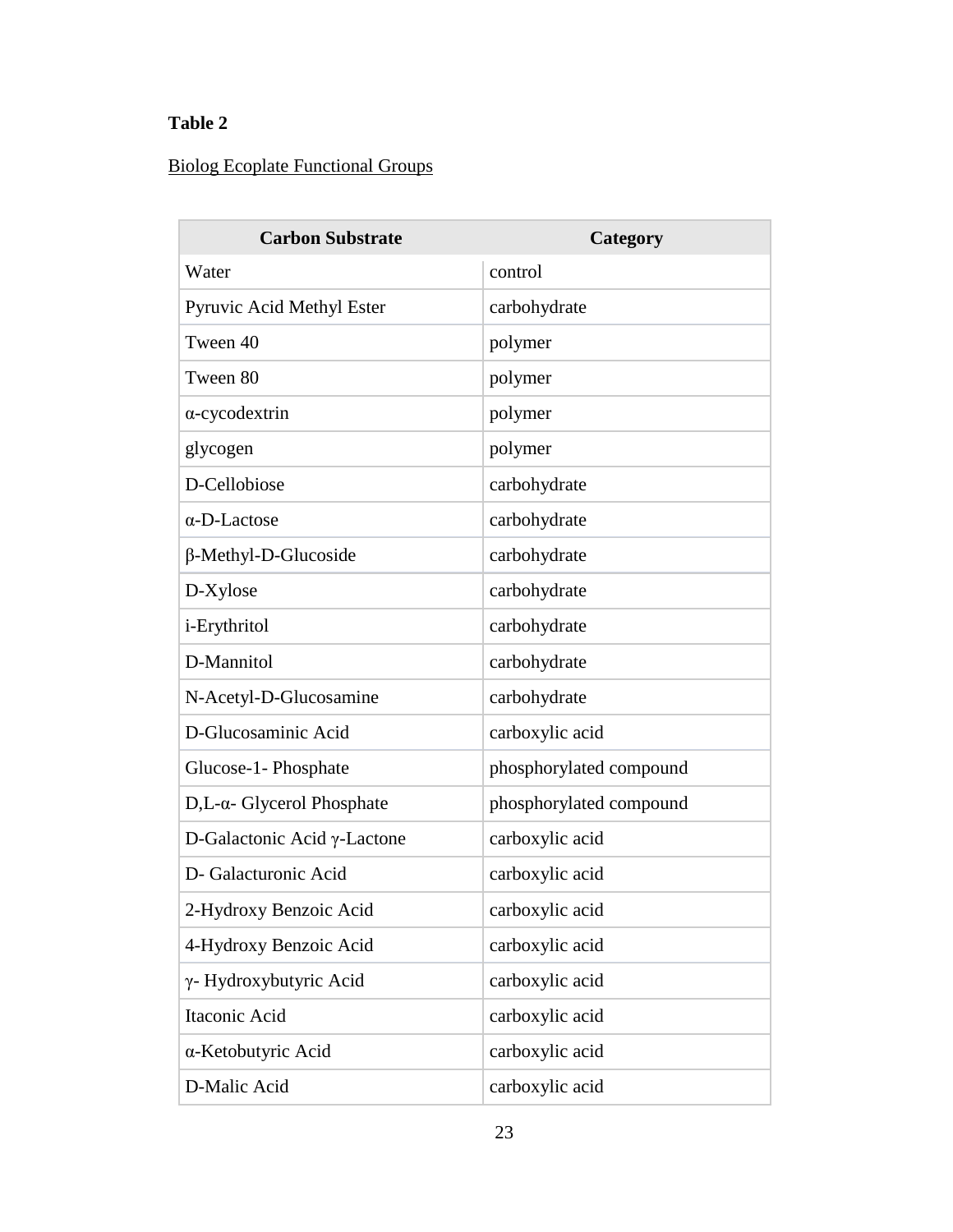| <b>Carbon Substrate</b> | Category   |
|-------------------------|------------|
| L-Arginine              | amino acid |
| L-Asparagine            | amino acid |
| L-Phenylalanine         | amino acid |
| L-Serine                | amino acid |
| L-Threonine             | amino acid |
| Glycyl-LGlutamic Acid   | amino acid |
| Phenylethyl-amine       | amine      |
| Putrescine              | amine      |

Biolog Ecoplate Functional Groups is a list of the 31 compounds found on the Biolog

Ecoplates and the functional group categories used to analyze them.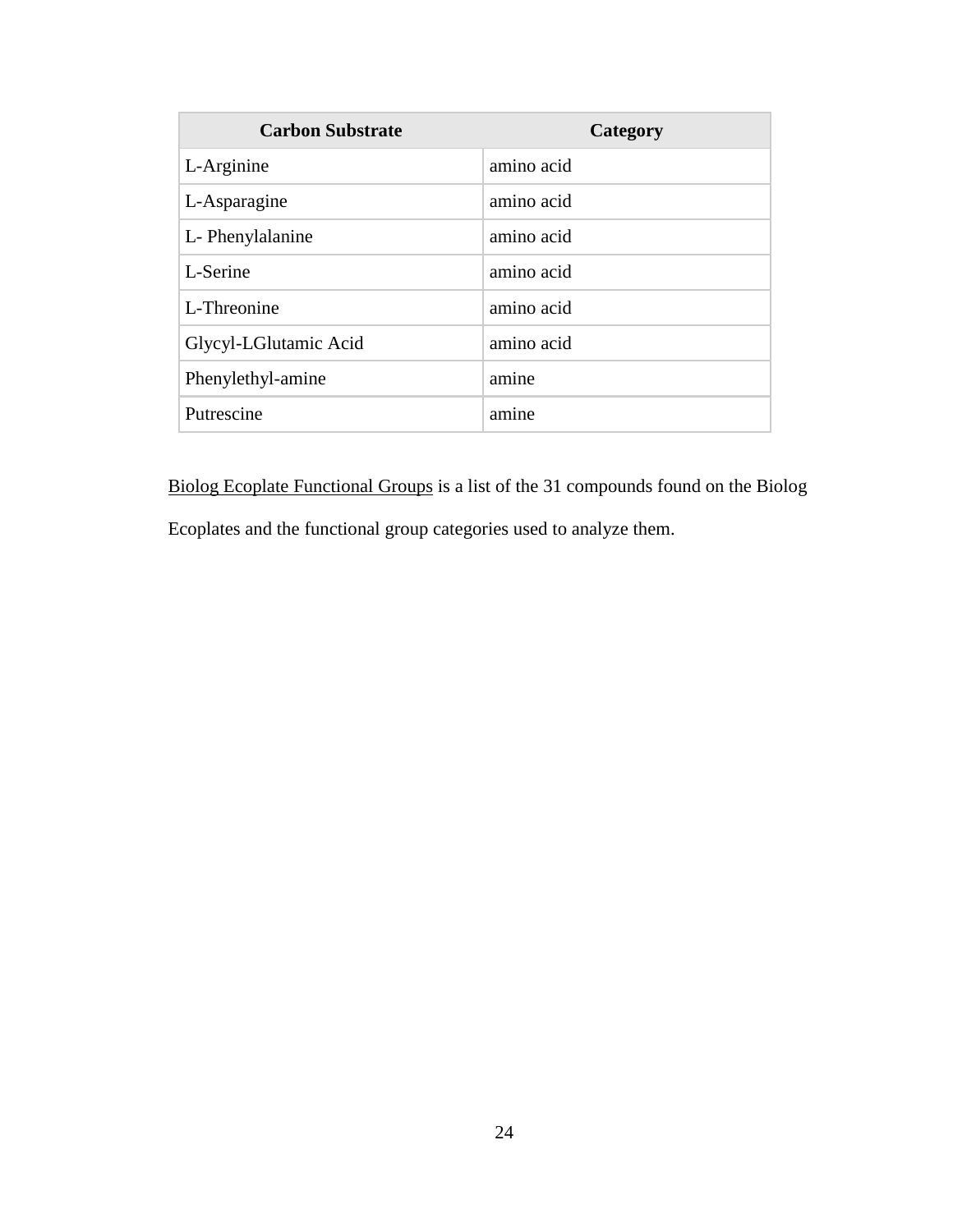



NMS ordination of carbon function under *Ammophila* and *Leymus* plants is a visual representation of the variation between Biolog Ecoplates from the soil bacteria found under the *Leymus* and *Ammophila* transects. Stress=10.73 Axis 1 explains 58% of the variation between points, axis 2 explains 23.5% of the variation between points. (90.1% is explained by all three axes). MRPP A statistic=-0.0089 MRPP p-value= 0.839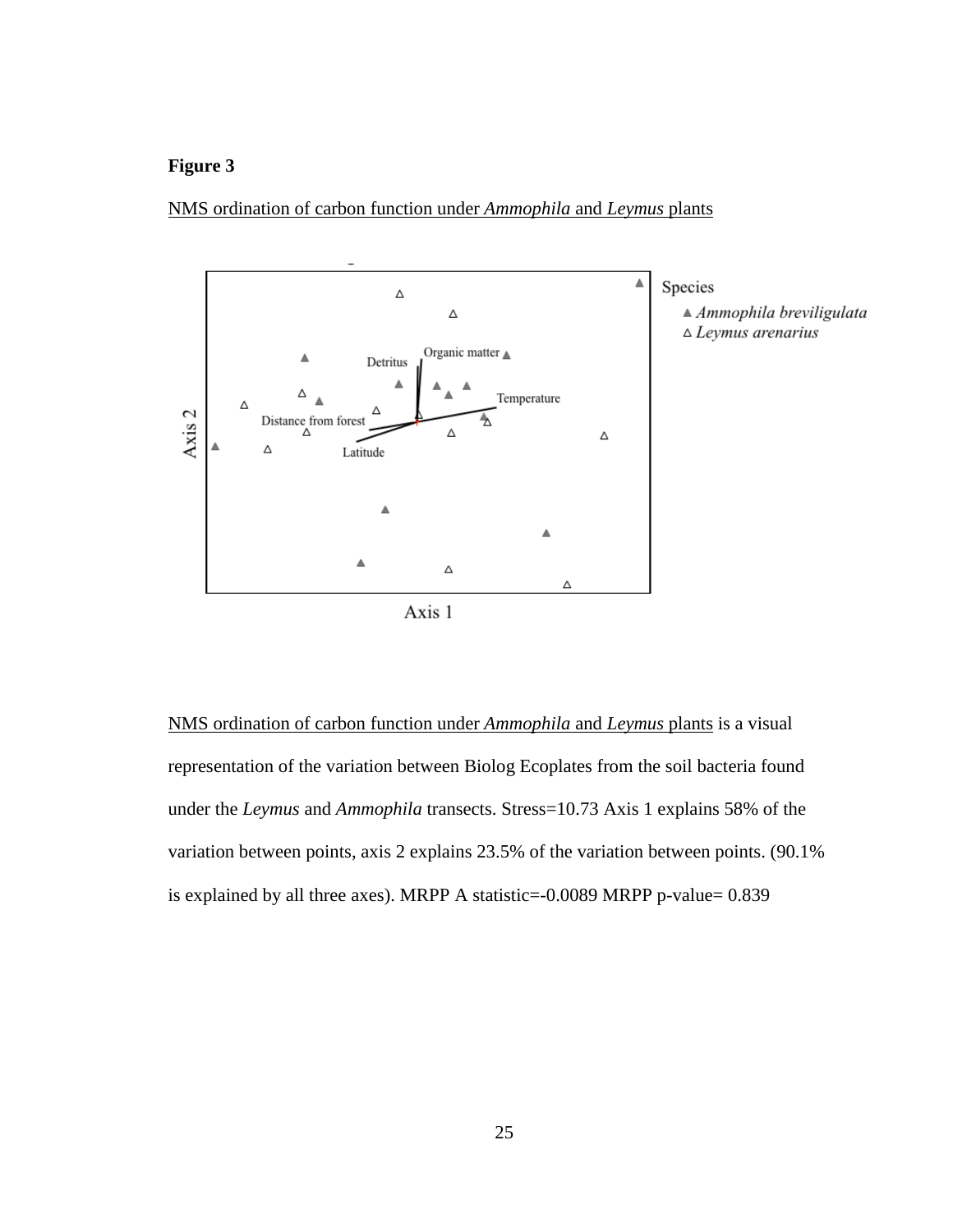



Species  $\triangle$  Ammophila breviligulata  $\triangle$  Leymus arenarius

NMS ordination of grouped carbon function under *Ammophila* and *Leymus* plants is a visual representation of the variation between Biolog Ecoplates from the soil bacteria found under the *Leymus* and *Ammophila* transect while grouping the carbon sources on the Biolog plates into six distinct groups. Stress= 10.1 Axis 1 explains 78.4% of the variation between points, axis 2 explains 16.1% of the variation between points. (94.5% is explained by both axis) MRPP A statistic=-0.00332 MRPP p-value= 0.453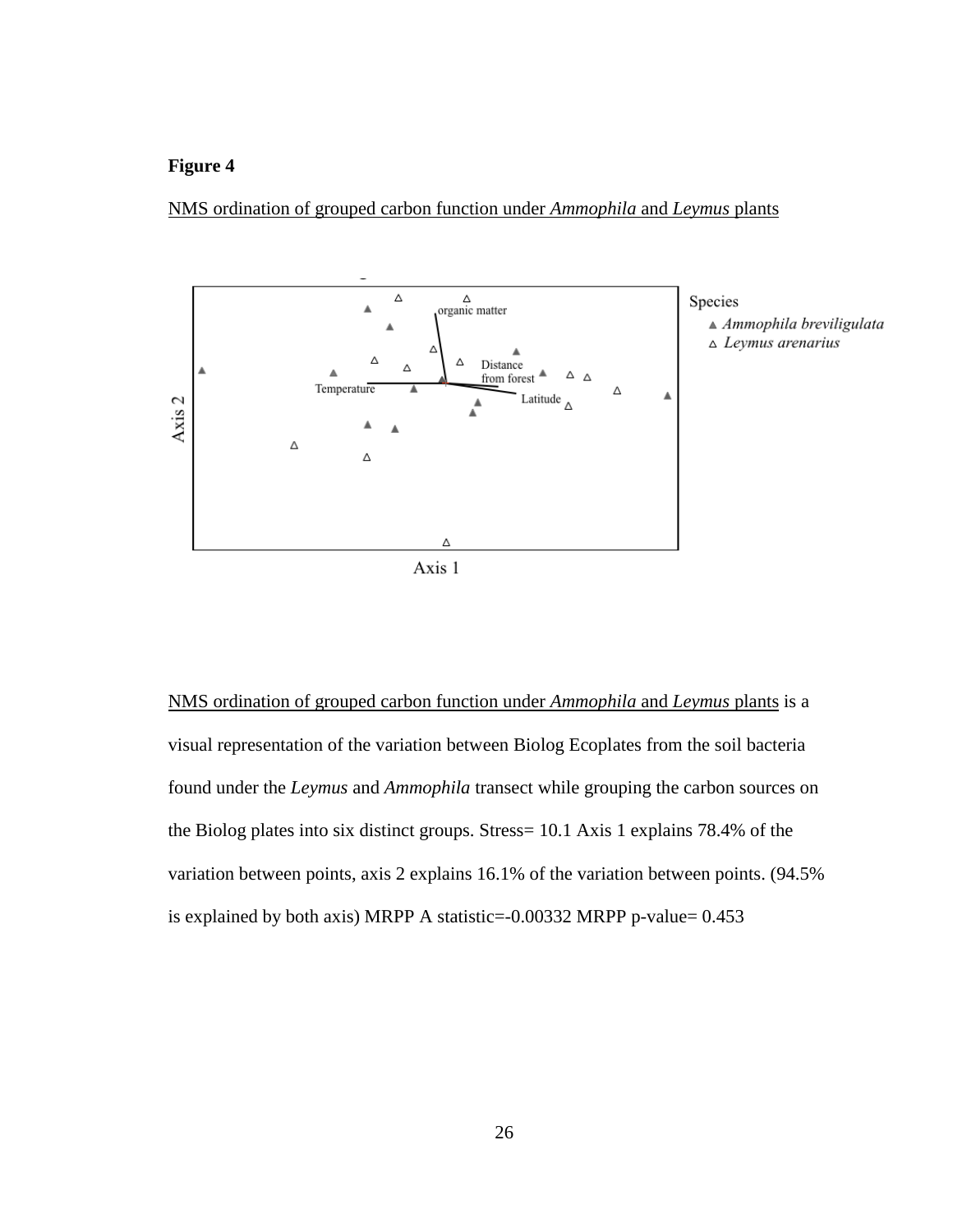#### NMS ordination of carbon function under *Gypsophila, Lathyrus,* and *Ammophila* plants



NMS ordination of carbon function under *Gypsophila, Lathyrus,* and *Ammophila* plants is a visual representation of the variation between Biolog Ecoplates from the soil bacteria found under the *Gypsophila, Lathyrus,* and *Ammophila plants.* Stress= 3.302. Axis 1 explains 97.2% of the variation between points, axis 2 explains 1.2% of the variation between points. (98.4% is explained by both axes). MRPP A statistic= -0.0171 MRPP pvalue= 0.578. This NMS ordination was manually set to two dimensions, to enhance visualization of data.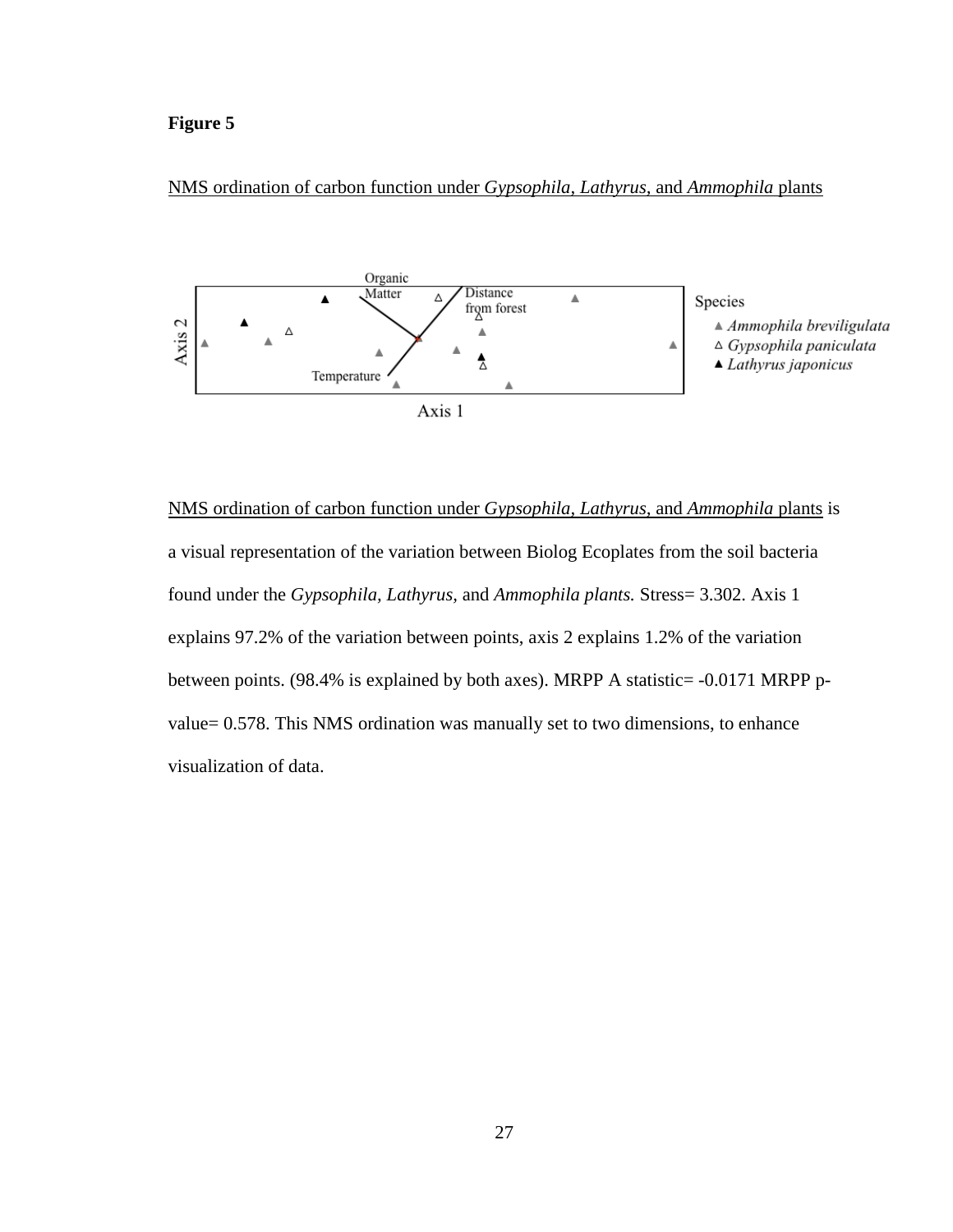#### NMS ordination of grouped carbon function under *Gypsophila, Lathyrus,* and *Ammophila*





NMS ordination of grouped carbon function under *Gypsophila, Lathyrus,* and *Ammophila* plants is a visual representation of the variation between Biolog Ecoplates from the soil bacteria found under the *Gypsophila, Lathyrus,* and *Ammophila plants* while grouping the carbon sources on the Biolog plates into six distinct groups. Stress= 4.62 Axis 1 explains 96.7% of the variation between points, axis 2 explains 2.0% of the variation between points. (98.5% is explained by both axis) MRPP A statistic= -0.028 MRPP p-value= 0.673 This NMS ordination had to be manually set on two dimensions, as its tendency was to only utilize one dimension.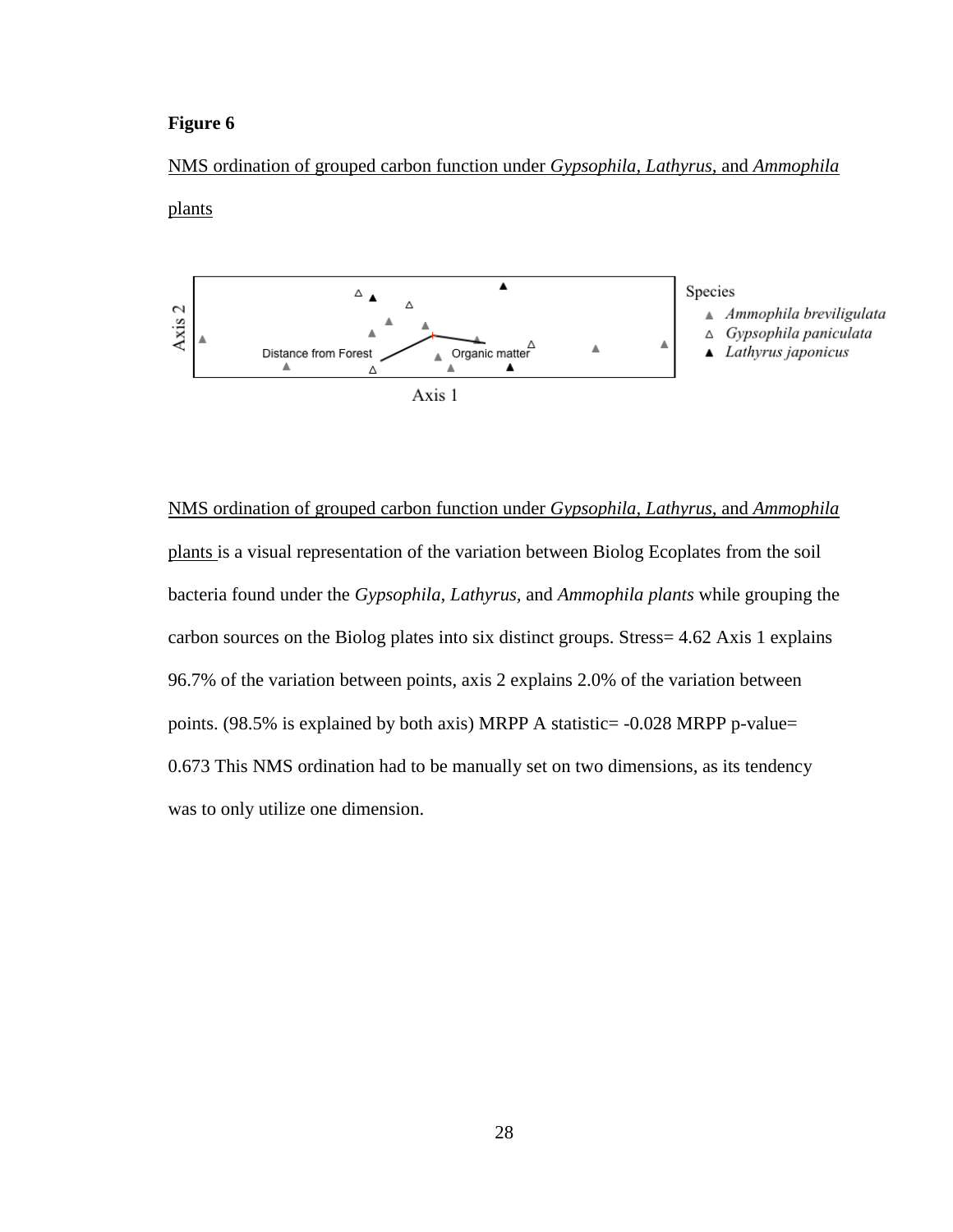#### **REFERENCES**

- Albert, D. A. (2000). "Borne of the Wind: An Introduction to the Ecology of Michigan Sand Dunes." Michigan Natural Features Inventory **63**.
- Bais, H. P., T. L. Weir, L. G. Perry, S. Gilroy and J. M. Vivanco (2006). "The role of root exudates in rhizosphere interations with plants and other organisms." Annual Review of Plant Biology **57**: 233-266.
- Bardgett, R. D. and R. D. Bardgett (2007). Biology of Soil: A Community and Ecosystem Approach.
- Bardgett, R. D. and W. H. van der Putten (2014). "Belowground biodiversity and ecosystem functioning." Nature **515**(7528): 505-511.
- Baskett, C. A., S. M. Emery and J. A. Rudgers (2011). "Pollinator Visits to Threatened Sprecies are Restored Following Invasive Plant Removal." International Journal of Plant Sciences **172**(3): 411-422.
- Batten, K. M., K. M. Scow, K. F. Davies and S. P. Harrison (2006). "Two invasive plants alter soil microbial community composition in serpentine grasslands." Biological Invasions **8**(2): 217-230.
- Belnap, J. and S. L. Phillips (2001). "Soil biota in an ungrazed grassland: Response to annual grass (Bromus tectorum) invasion." Ecological Applications **11**(5): 1261- 1275.
- Berg, G. and K. Smalla (2009). "Plant species and soil type cooperatively shape the structure and function of microbial communities in the rhizosphere." Fems Microbiology Ecology **68**(1): 1-13.
- Bonkowski, M. and J. Roy (2005). "Soil microbial diversity and soil functioning affect competition among grasses in experimental microcosms." Oecologia **143**(2): 232- 240.
- Chen, F., H. Zheng, K. Zhang, Z. Ouyang, J. Lan, H. Li and Q. Shi (2013). "Changes in soil microbial community structure and metabolic activity following conversion from native Pinus massoniana plantations to exotic Eucalyptus plantations." Forest Ecology and Management **291**: 65-72.

Coupland, D. (1966). "Life History of Gypsophila paniculata." Weeds **14**(4): 313-318.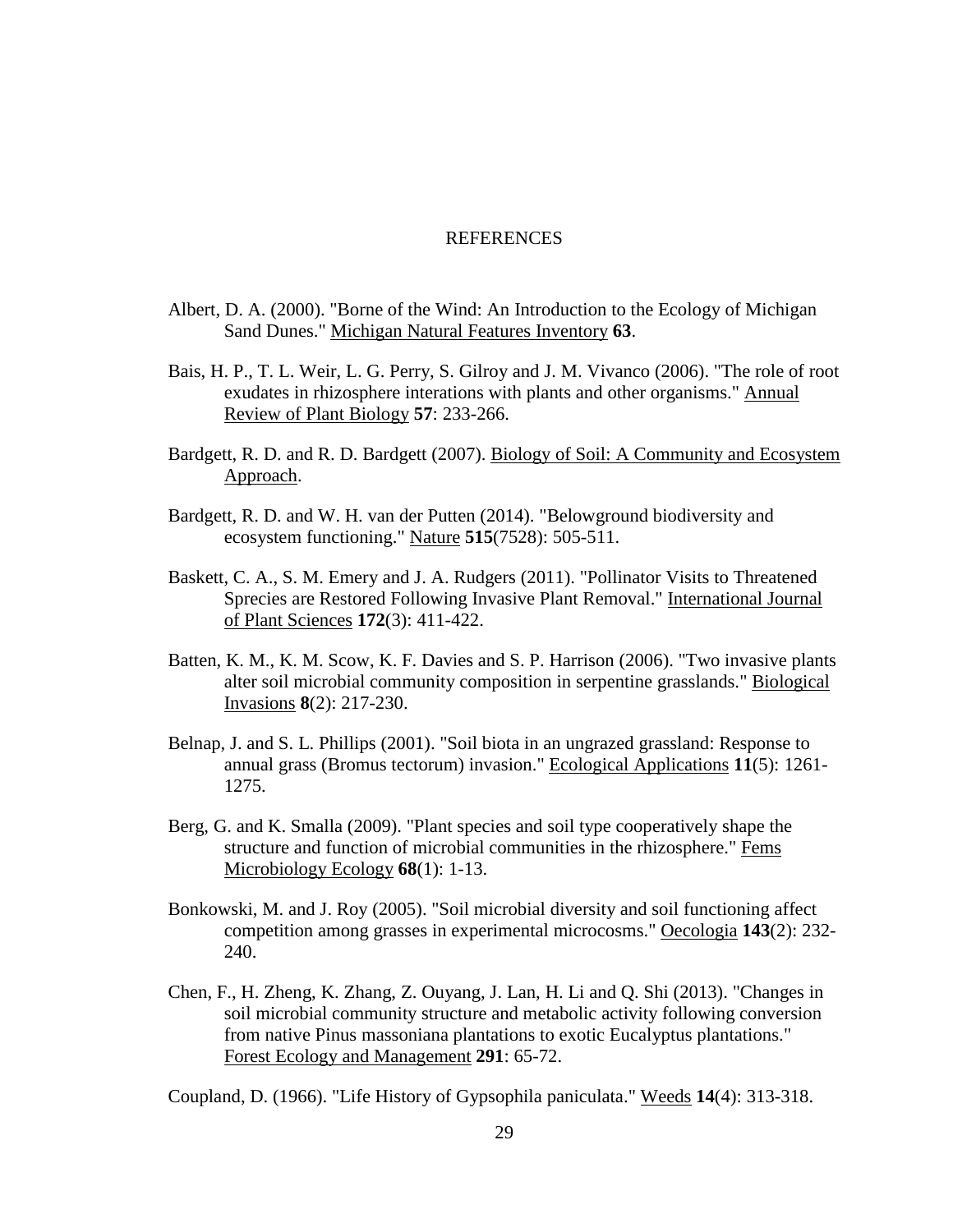- Cowles, H. C. (1899). "The Ecological Relations of the Vegetation on the Sand Dunes of Lake Michigan. Part I. -Geographical Relations of the Dune Floras." Botanical Gazette **27**(2): 95-117.
- Daly, C., M. Halbleib, J. I. Smith, W. P. Gibson, M. K. Doggett, G. H. Taylor, J. Curtis and P. P. Pasteris (2008). "Physiographically sensitive mapping of climatological temperature and precipitation across the conterminous United States." International Journal of Climatology **28**(15): 2031-2064.
- De Deyn, G. B., J. H. C. Cornelissen and R. D. Bardgett (2008). "Plant functional traits and soil carbon sequestration in contrasting biomes." Ecology Letters **11**(5): 516- 531.
- Duda, J. J., D. C. Freeman, J. M. Emlen, J. Belnap, S. G. Kitchen, J. C. Zak, E. Sobek, M. Tracy and J. Montante (2003). "Differences in native soil ecology associated with invasion of the exotic annual chenopod, Halogeton glomeratus." Biology and Fertility of Soils **38**(2): 72-77.
- Emery, S. M., L. Bell-Dereske and J. A. Rudgers (2015). "Fungal symbiosis and precipitation alter traits and dune building by the ecosystem engineer, Ammophila breviligulata." Ecology **96**(4): 927-935.
- Emery, S. M. and P. J. Doran (2013). "Presence and management of the invasive plant Gypsophila paniculata (baby's breath) on sand dunes alters arthropod abundance and community structure." Biological Conservation **161**: 174-181.
- Emery, S. M., P. J. Doran, J. T. Legge, M. Kleitch and S. Howard (2013). "Aboveground and Belowground Impacts Following Removal of the Invasive Species Baby's Breath (Gypsophila paniculata) on Lake Michigan Sand Dunes." Restoration Ecology **21**(4): 506-514.
- ESRI (2011). ArcGIS Desktop: Release 10. Redlands, CA, Environemtnal Systems Research Institute.
- Fierer, N. and R. B. Jackson (2006). "The diversity and biogeography of soil bacterial communities." Proceedings of the National Academy of Sciences of the United States of America **103**(3): 626-631.
- Fons, F., N. Amellal, C. Leyval, N. Saint-Martin and M. Henry (2003). "Effects of gypsophila saponins on bacterial growth kinetics and on selection of subterranean clover rhizosphere bacteria." Canadian Journal of Microbiology **49**(6): 367-373.
- Gronewold, A. D., V. Fortin, B. Lofgren, A. Clites, C. A. Stow and F. Quinn (2013). "Coasts, water levels, and climate change: A Great Lakes perspective." Climatic Change **120**(4): 697-711.
- Klironomos, J. N. (2002). "Feedback with soil biota contributes to plant rarity and invasiveness in communities." Nature **417**(6884): 67-70.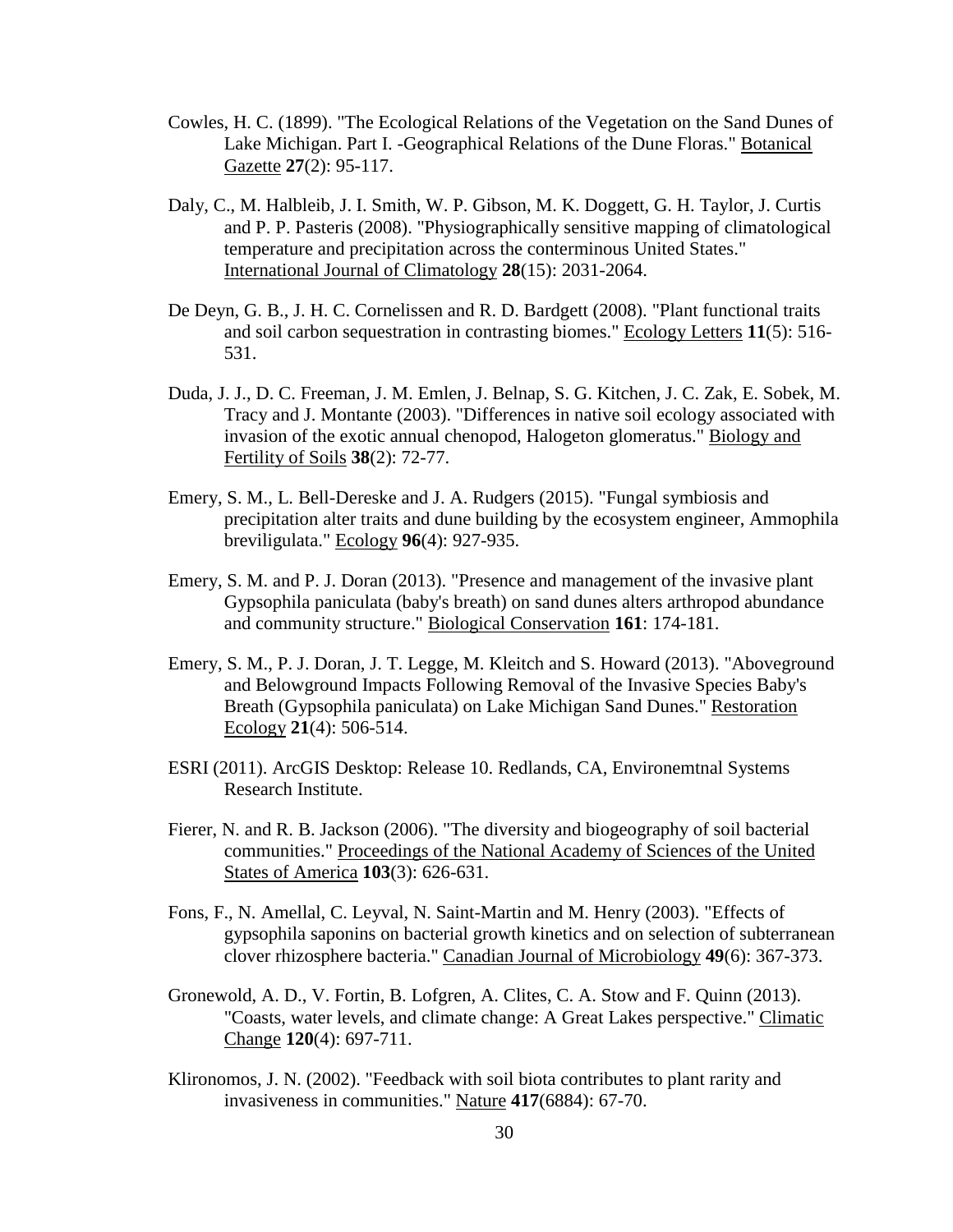- Kourtev, P. S., J. G. Ehrenfeld and M. Haggblom (2002). "Exotic plant species alter the microbial community structure and function in the soil." Ecology **83**(11): 3152- 3166.
- Kumar, M., M. K. Mannisto, J. D. van Elsas and R. M. Nissinen (2016). "Plants impact structure and function of bacterial communities in Arctic soils." Plant and Soil **399**(1-2): 319-332.
- Kuske, C. R., L. O. Ticknor, M. E. Miller, J. M. Dunbar, J. A. Davis, S. M. Barns and J. Belnap (2002). "Comparison of soil bacterial communities in rhizospheres of three plant species and the interspaces in an arid grassland." Applied and Environmental Microbiology **68**(4): 1854-1863.
- Larkin, D. J. (2012). "Lengths and correlates of lag phases in upper-Midwest plant invasions." Biological Invasions **14**(4): 827-838.
- Ledgard, S. F. and K. W. Steele (1992). "Biological Nitrogen-Fixation in Mixed Legume Grass Pastures." Plant and Soil **141**(1-2): 137-153.
- Leege, L. M. and J. S. Kilgore (2014). "Recovery of Foredune and Blowout Habitats in a Freshwater Dune Following Removal of Invasive Austrian Pine (Pinus nigra)." Restoration Ecology **22**(5): 641-648.
- Lichter, J. (1998). "Primary succession and forest development on coastal Lake Michigan sand dunes." Ecological Monographs **68**(4): 487-510.
- Lugtenberg, B. and F. Kamilova (2009). Plant-Growth-Promoting Rhizobacteria. Annual Review of Microbiology. **63:** 541-556.
- McCune (1999). PC-ORD: Multivariate Analysis of Ecological Data. Glenden Beach, Oregon USA, MjM Software.
- McCune (2002). Analysis of Ecological Communities. Gleneden Beach, Oregon, MjM Software Design.
- Pennanen, T., R. Strommer, A. Markkola and H. Fritze (2001). "Microbial and plant community structure across a primary succession gradient." Scandinavian Journal of Forest Research **16**(1): 37-43.
- Ramirez (2011). "Consistent effects of nitrogen fertilization on soil bacterial communities in contrasting systems (vol 91, pg 3463, 2010)." Ecology **92**(6): 1384-1384.
- Reid, M. L. and S. M. Emery (2017). "Native and exotic foundation grasses differ in traits and responses to belowground tri-trophic interactions." Plant Ecology **218**(2): 173-183.
- Reinhart, K. O. and R. M. Callaway (2006). "Soil biota and invasive plants." New Phytologist **170**(3): 445-457.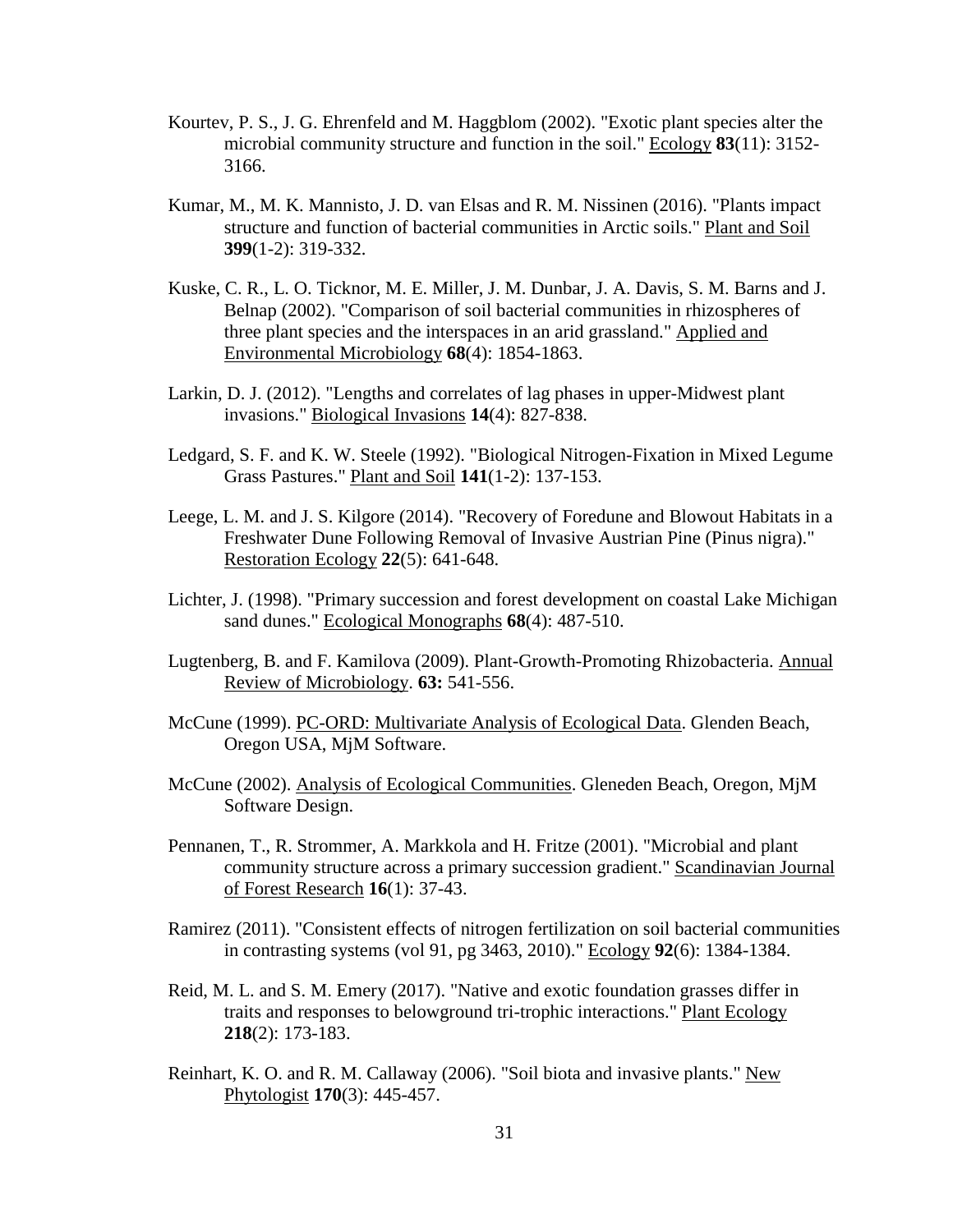- Rietl, A. J., M. E. Overlander, A. J. Nyman and C. R. Jackson (2016). "Microbial Community Composition and Extracellular Enzyme Activities Associated with Juncus roemerianus and Spartina alterniflora Vegetated Sediments in Louisiana Saltmarshes." Microbial Ecology **71**(2): 290-303.
- Ryan, M. G., J. M. Melillo and A. Ricca (1990). "A Comparison of Methods for Determining Proximate Carbon Fractions of Forest Litter." Canadian Journal of Forest Research-Revue Canadienne De Recherche Forestiere **20**(2): 166-171.
- Setala, H. and M. A. McLean (2004). "Decomposition rate of organic substrates in relation to the species diversity of soil saprophytic fungi." Oecologia **139**(1): 98- 107.
- Shukla, K. P., S. Sharma, N. K. Singh, V. Singh, K. Tiwari and S. Singh (2011). "Nature and role of root exudates: Efficacy in bioremediation." African Journal of Biotechnology **10**(48): 9717-9724.
- Smalla, K., G. Wieland, A. Buchner, A. Zock, J. Parzy, S. Kaiser, N. Roskot, H. Heuer and G. Berg (2001). "Bulk and rhizosphere soil bacterial communities studied by denaturing gradient gel electrophoresis: Plant-dependent enrichment and seasonal shifts revealed." Applied and Environmental Microbiology **67**(10): 4742-4751.
- Tarlera, S., K. Jangid, A. H. Ivester, W. B. Whitman and M. A. Williams (2008). "Microbial community succession and bacterial diversity in soils during 77,000 years of ecosystem development." Fems Microbiology Ecology **64**(1): 129-140.
- Tscherko, D., J. Rustemeier, A. Richter, W. Wanek and E. Kandeler (2003). "Functional diversity of the soil microflora in primary succession across two glacier forelands in the Central Alps." European Journal of Soil Science **54**(4): 685-696.
- van der Heijen, M. G. A. (2008). "The unseen majority: Soil microbes as drivers of plant diversity and productivity in terrestrial ecosystems (vol 11, pg 296, 2008)." Ecology Letters **11**(6): 651-651.
- Vranova, V., K. Rejsek, K. R. Skene, D. Janous and P. Formanek (2013). "Methods of collection of plant root exudates in relation to plant metabolism and purpose: A review." Journal of Plant Nutrition and Soil Science **176**(2): 175-199.
- Zhang, X. M., G. M. Zhang, Q. S. Chen and X. G. Han (2013). "Soil Bacterial Communities Respond to Climate Changes in a Temperate Steppe." Plos One **8**(11).
- Zogg, G. P., D. R. Zak, D. B. Ringelberg, N. W. MacDonald, K. S. Pregitzer and D. C. White (1997). "Compositional and functional shifts in microbial communities due to soil warming." Soil Science Society of America Journal **61**(2): 475-481.